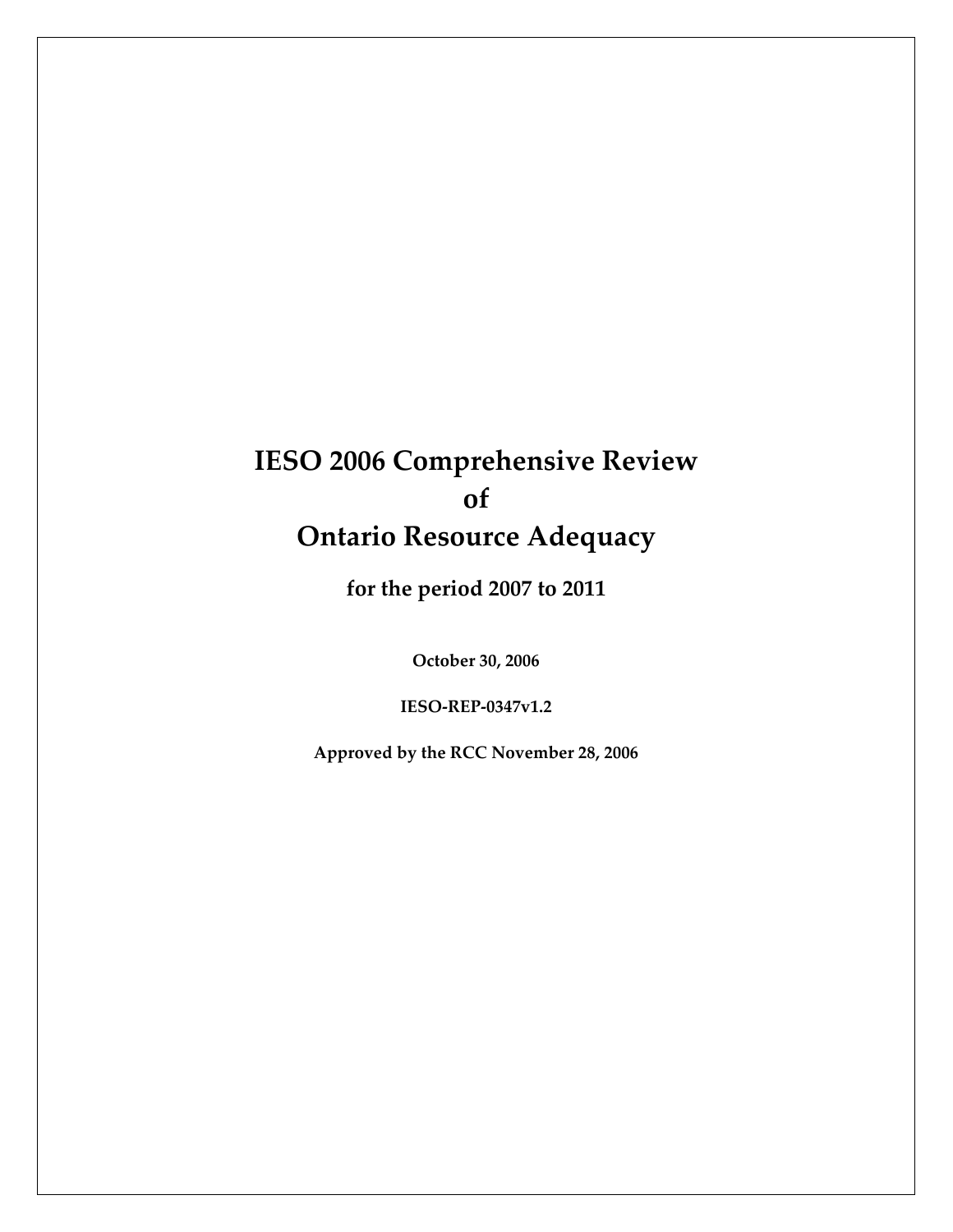This page intentionally left blank.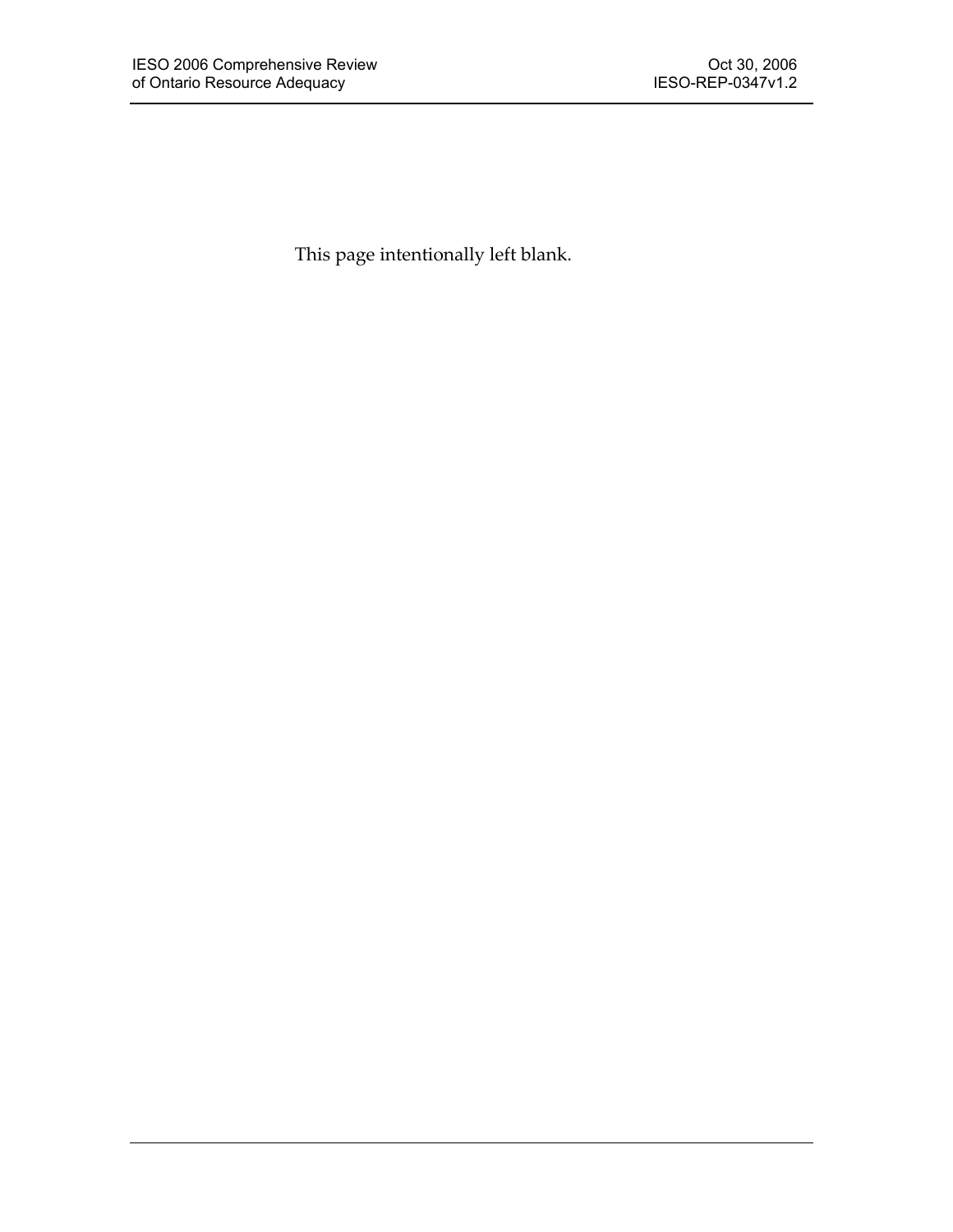#### **1.0 EXECUTIVE SUMMARY**

#### **1.1 Major Findings**

The Independent Electricity System Operator (IESO) submits this report to the Northeast Power Coordinating Council (NPCC) in fulfillment of its obligation to conduct a comprehensive review of resource adequacy for the Ontario control area. This report supersedes the review conducted in 2003. The guidelines for the review are specified in the NPCC Document B‐8 entitled, "*Guidelines for Area Review of Resource Adequacy"* (Revised: November 29, 2005).

The IESO determined Ontario's level of reliability using the Multi‐Area Reliability Simulation (MARS) program.

Since the last comprehensive review in 2003, about 3,500 MW of incremental generation capacity has been added in Ontario, and 1,150 MW of capacity has been retired. Capacity additions include about 1,900 MW of additional nuclear capacity and about 750 MW of additional gas‐fired capacity. In addition, future generating resource capacity additions of 9,815 MW are under construction or planned to come into service during the study period 2007 to 2011. At the present time, IESO is working with Ontario Power Authority (OPA) to ensure reliability in Ontario while reducing coal‐fired emissions. The Ontario government has a policy to shut down the coal plants once replacement capacity is available. The plants will remain in operation as required to maintain reliability. It is assumed that coal‐fired generation will continue to be available during the study timeframe of 2007 to 2011.

This year's comprehensive review demonstrates that Ontario is expected to meet the NPCC overall resource adequacy criterion. New generation that is expected to come into service will increase the reliability of the Ontario power system.

#### **1.2 Major Assumptions and Results**

This review covers the period from 2007 to 2011 inclusive. Major assumptions are summarized in Table 1.1 below: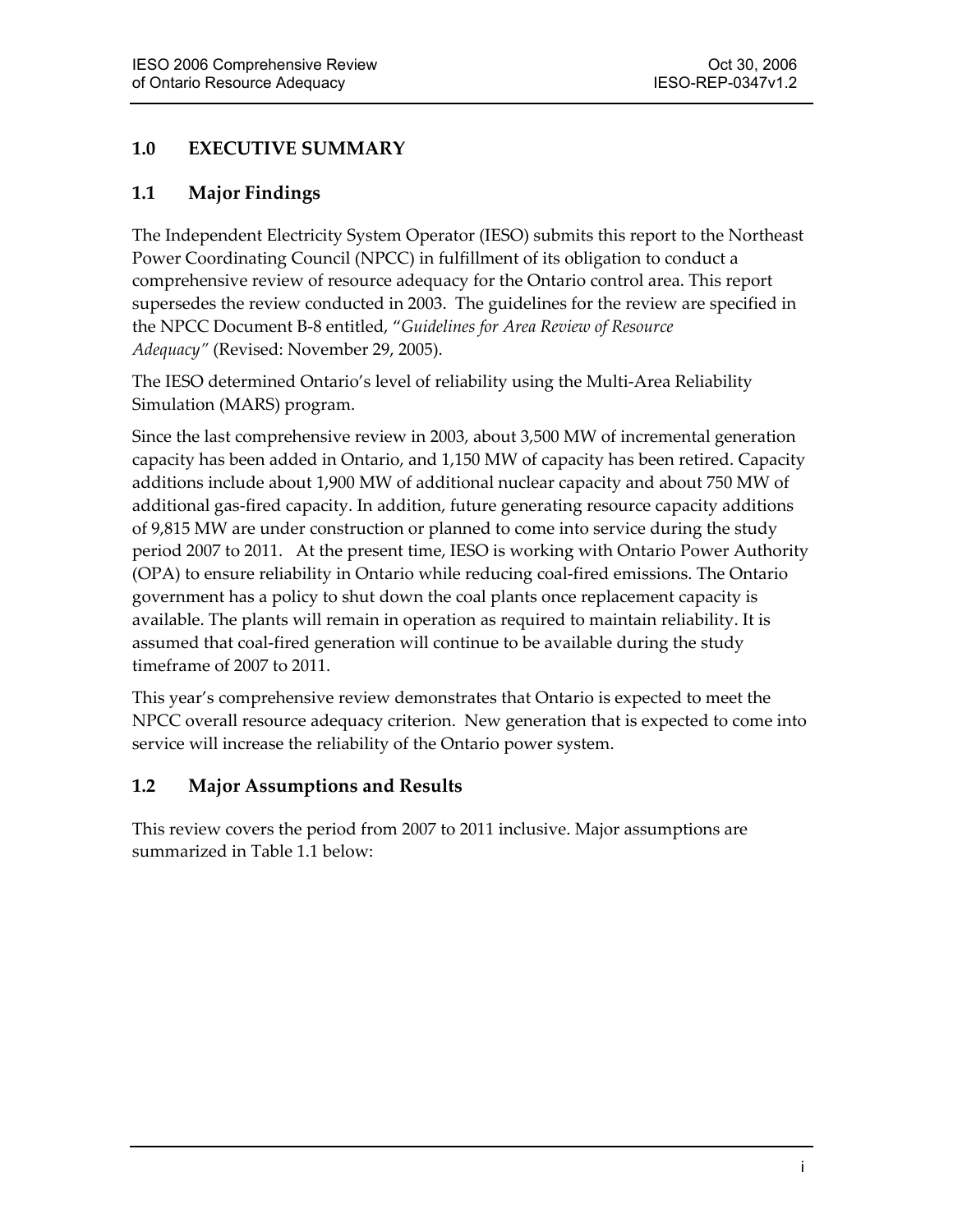| Assumption                                                      | Description                                                                                |
|-----------------------------------------------------------------|--------------------------------------------------------------------------------------------|
| <b>Adequacy Criterion</b>                                       | NPCC Loss Of Load Expectation (LOLE) requirement of not<br>more than 0.1 days/year.        |
| Reliability Model                                               | General Electric's MARS program                                                            |
| Load Model                                                      | 8,760 hourly loads with forecast uncertainty<br>factors                                    |
| <b>Energy Demand Growth Rate</b>                                | Median Demand Growth: about 1.0 % per annum.<br>High Demand Growth: about 1.4 % per annum. |
| <b>Generating Capacity Additions</b>                            | 9,815 MW by the end of 2011.                                                               |
| <b>Generating Capacity Retirements</b>                          | None                                                                                       |
| Internal and Interconnection<br><b>Transmission Constraints</b> | Based on IESO normal system operating security limits.                                     |
| <b>Tie Benefits</b>                                             | initial assumption 0 MW                                                                    |
|                                                                 | For some years, increase from 0 MW                                                         |
|                                                                 | (tie capability = $4,000$ MW)                                                              |
| <b>Emergency Operating Procedures</b>                           | Initial runs had no EOPs modeled                                                           |
|                                                                 | Additional runs were modeled with EOPs for calendar                                        |
|                                                                 | years when LOLE of 0.1 not attained without EOPs                                           |
| Unit Availability                                               | Outage plans modeled: Generic planned outages are                                          |
|                                                                 | based on forecast Planned Outage Factor (POF) from                                         |
|                                                                 | market participants and 10 years of planned outage                                         |
|                                                                 | history data                                                                               |
|                                                                 | Forced outages modeled: based on forecast Equivalent                                       |
|                                                                 | Forced Outage Rate (EFOR) from market participants, 10                                     |
|                                                                 | years of forced outage history data and NERC Generating                                    |
|                                                                 | Availability Data System (GADS) values.                                                    |
| Price responsive Demand                                         | 0 MW                                                                                       |
| <b>Conservation and Demand</b>                                  | Up to 1351 MW by 2011                                                                      |
| Management (CDM)                                                |                                                                                            |

#### **Table 1.1 Major Assumptions**

MARS calculations were performed with up to five different study conditions. In the first set of MARS runs, the calculations were performed with the assumptions listed above, without the use of any emergency operating procedures, and a with a more conservative level of available resources. The second set of MARS runs were performed with the assumptions listed above, without the use of any emergency operating procedures, and with all planned resources assumed to be available. For the calendar years when the resultant annual LOLE exceeded criterion, a third MARS run was performed, with emergency operating procedures modeled. In the remaining calendar year of 2007 when the LOLE still exceeded criterion, a fourth MARS run was performed with additional capacity modeled as interconnection assistance. The intent of this run was to find that amount of additional resources, above the assumed resource level assumptions, that would be required to have Ontario meet the LOLE criterion. The amount of additional resources required, depends on the amount of resources assumed to come into service on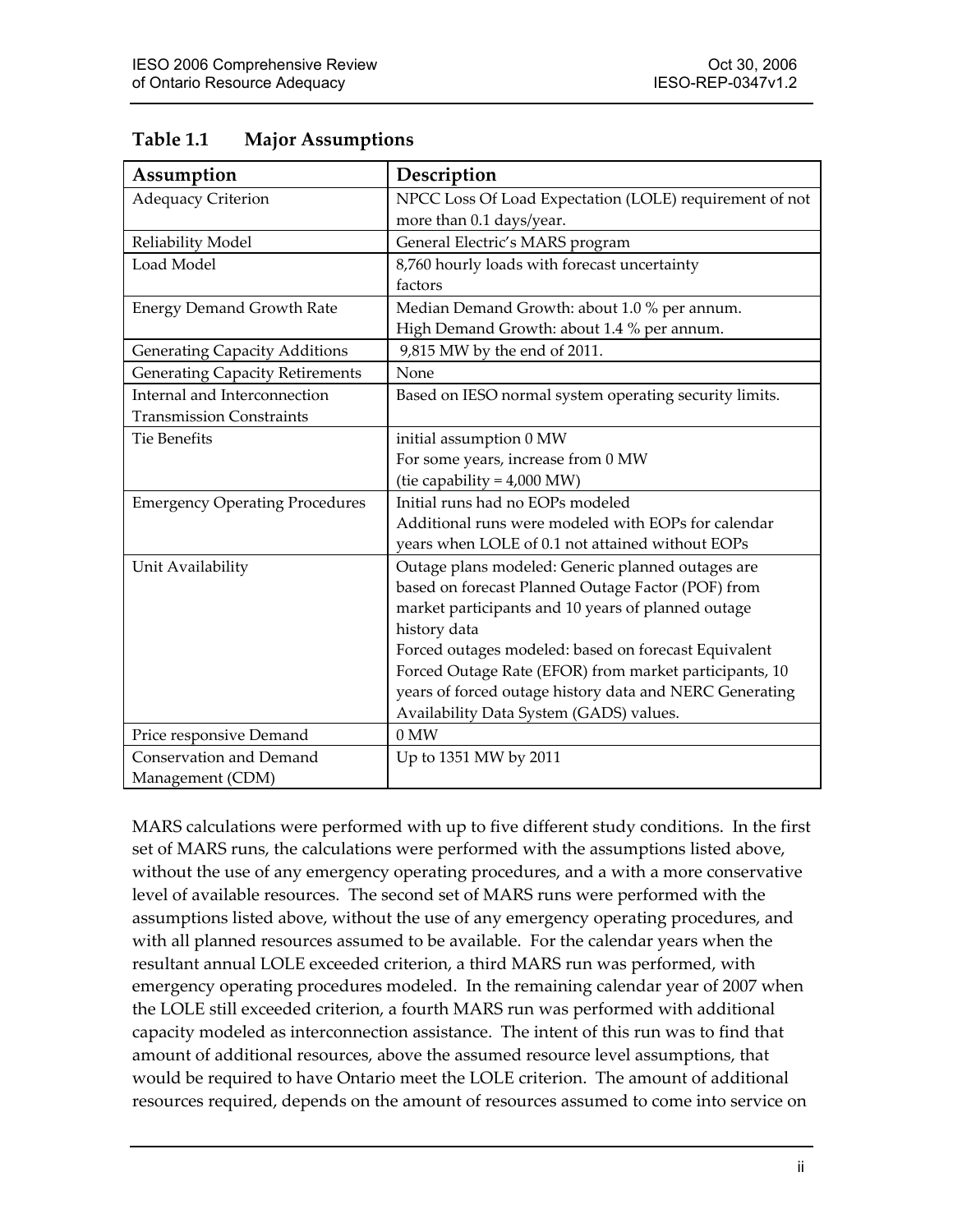the forecast date. MARS results for the median and high demand growth scenarios are presented in Tables 1.2 and 1.3.

|                 |             | <b>Additional</b><br><b>Resources</b> |       |       | <b>LOLE</b> [days/year] |       |       |
|-----------------|-------------|---------------------------------------|-------|-------|-------------------------|-------|-------|
| <b>Scenario</b> | <b>EOPs</b> | (MW)                                  | 2007  | 2008  | 2009                    | 2010  | 2011  |
| M <sub>1</sub>  | no          |                                       | 6.595 | 0.641 | 0.022                   | 0.012 | 0.006 |
| M <sub>2</sub>  | no          |                                       | 2.942 | 0.173 | 0.007                   | 0.007 | 0.006 |
| M <sub>3</sub>  | ves         |                                       | 1.173 | 0.049 |                         |       |       |
| M4              | ves         | 1050                                  | 0.099 |       |                         |       |       |
| M <sub>5</sub>  | ves         | 565                                   | 0.099 |       |                         |       |       |

#### **Table 1.2 Annual LOLE Values, Median Demand Forecast**

The initial set of runs, under median demand growth forecast, shows that Ontario would meet the LOLE criterion for all years of the study period. The five sets of MARS runs indicates the level of resources necessary to achieve the LOLE criterion of 0.1 days/year. For the calendar year 2007 additional resources up to 1050 MW are required, as shown in scenario M4. However, if all planned resources are assumed to come into service, the additional resources required would be about 565 MW, as shown in scenario M5. These additional resources are expected to be available to meet Ontario demand, and could include some combination of additional price-sensitive demand, additional demand management and/or imports into Ontario. For the 2008 calendar year, Ontario would meet the LOLE criterion with some use of emergency operating procedures (EOPs). For the calendar years 2009 to 2011, the LOLE criterion would be met without any additional resources, and without the need to implement any emergency operating procedures.

#### **Table 1.3 Annual LOLE Values, High Demand Forecast**

|                 |             | <b>Additional</b><br><b>Resources</b> |       |       | <b>LOLE</b> [days/year] |       |       |
|-----------------|-------------|---------------------------------------|-------|-------|-------------------------|-------|-------|
| <b>Scenario</b> | <b>EOPs</b> | (MW)                                  | 2007  | 2008  | 2009                    | 2010  | 2011  |
| H1              | no          |                                       | 6.759 | 1.163 | 0.048                   | 0.049 | 0.033 |
| H <sub>2</sub>  | no          |                                       | 3.577 | 0.312 | 0.010                   | 0.030 | 0.033 |
| H <sub>3</sub>  | ves         |                                       | 1.484 | 0.090 |                         |       |       |
| H4              | ves         | 1200                                  | 0.091 |       |                         |       |       |
| H <sub>5</sub>  | ves         | 715                                   | 0.099 |       |                         |       |       |

Under the high demand forecast assumption, Ontario would meet the LOLE criterion for all years of the study period. The five sets of MARS runs indicates what level of resources are necessary to achieve the LOLE criterion of 0.1 days/year. For the calendar year 2007 additional resources up to 1200 MW are required, as shown in scenario H4.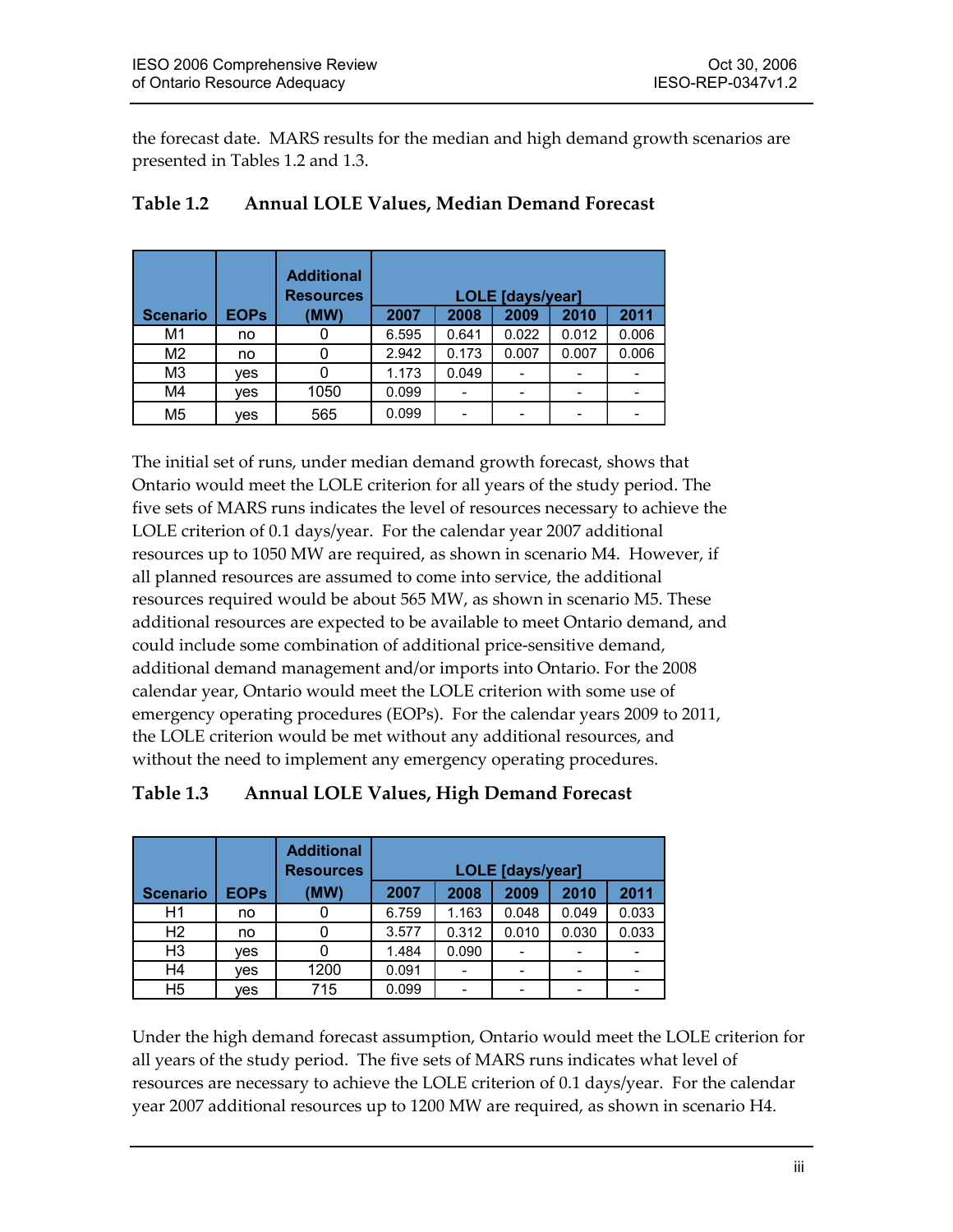However, if all planned resources are assumed to come into service, the additional resources required would be about 715 MW, as shown in scenario H5. The additional resources are expected to be available to meet Ontario demand, and could include some combination of additional price‐sensitive demand, additional demand management and/or imports into Ontario. For the 2008 calendar year, Ontario would meet the LOLE criterion with some use of emergency operating procedures. For the calendar years 2009 to 2011, the LOLE criterion would be met without additional resources, and without the need to implement any emergency operating procedures.

**‐ End of Section ‐**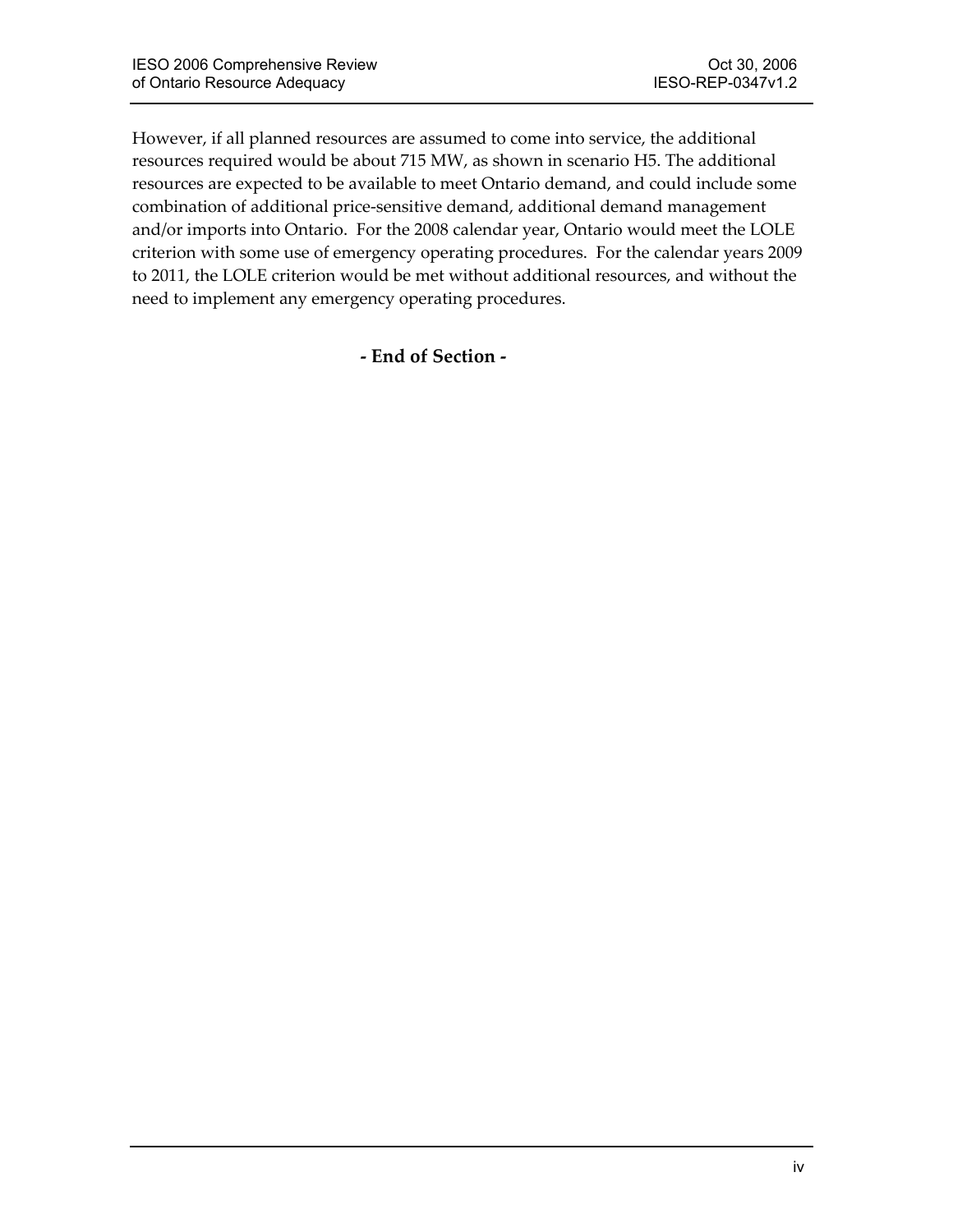## **2.0 TABLE OF CONTENTS**

| 1.0                             |                                                                                                                                                 |  |
|---------------------------------|-------------------------------------------------------------------------------------------------------------------------------------------------|--|
| 1.1<br>1.2                      |                                                                                                                                                 |  |
|                                 |                                                                                                                                                 |  |
| 2.1<br>2.2                      |                                                                                                                                                 |  |
| 3.0                             |                                                                                                                                                 |  |
| 3.1<br>3.2                      | 3.2.1<br>3.2.2<br>3.2.3                                                                                                                         |  |
| 4.0                             |                                                                                                                                                 |  |
| 4.1<br>4.2<br>4.3<br>4.4<br>4.5 |                                                                                                                                                 |  |
| 5.0                             |                                                                                                                                                 |  |
| 5.1<br>5.2<br>5.3               | 5.1.1<br>5.2.1<br>CONTINGENCY MECHANISMS FOR MANAGING DEMAND AND RESOURCE                                                                       |  |
| 6.0                             |                                                                                                                                                 |  |
| 6.1<br>6.2                      | RELIABILITY IMPACTS OF FORECAST NET INSTALLED CAPACITY BY FUEL TYPE AND<br>AVAILABLE MECHANISMS TO MITIGATE RELIABILITY IMPACTS OF CAPACITY MIX |  |
|                                 |                                                                                                                                                 |  |
| 1.1                             |                                                                                                                                                 |  |
|                                 |                                                                                                                                                 |  |
|                                 |                                                                                                                                                 |  |
|                                 |                                                                                                                                                 |  |
| 1.2                             |                                                                                                                                                 |  |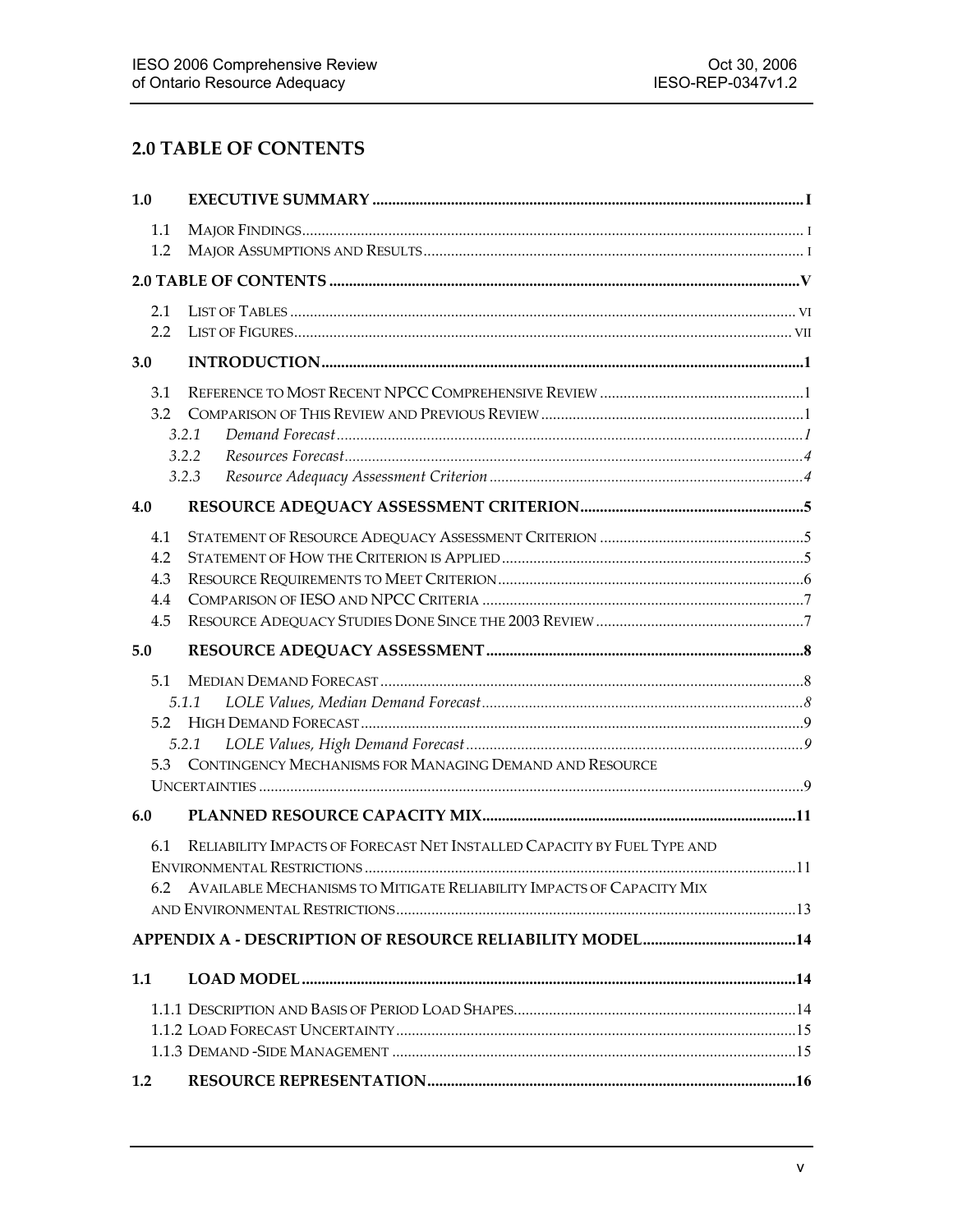|     | 1.2.1.1 |  |  |  |
|-----|---------|--|--|--|
|     | 1.2.1.2 |  |  |  |
|     |         |  |  |  |
|     | 1.2.2.1 |  |  |  |
|     | 1.2.2.2 |  |  |  |
|     | 1.2.2.3 |  |  |  |
|     | 1.2.2.4 |  |  |  |
|     |         |  |  |  |
|     |         |  |  |  |
| 1.3 |         |  |  |  |
|     |         |  |  |  |
| 1.4 |         |  |  |  |
| 1.4 |         |  |  |  |
| 1.6 |         |  |  |  |
| 1.7 |         |  |  |  |
| 1.8 |         |  |  |  |

## **2.1 List of Tables**

| TABLE <sub>1.1</sub> |                                                              |  |
|----------------------|--------------------------------------------------------------|--|
| TABLE 1.2            |                                                              |  |
| TABLE 1.3            |                                                              |  |
| TABLE 3.1            | COMPARISON OF DEMAND FORECASTS: NORMAL WEATHER WINTER PEAK 3 |  |
| TABLE 3.2            | COMPARISON OF DEMAND FORECASTS: NORMAL WEATHER SUMMER PEAK 3 |  |
| TABLE 3.3            |                                                              |  |
| TABLE 4.1            |                                                              |  |
| TABLE 5.1            |                                                              |  |
| TABLE 5.3            |                                                              |  |
| TABLE <sub>6.1</sub> |                                                              |  |
| TABLE <sub>6.2</sub> |                                                              |  |
| TABLE A 1            |                                                              |  |
| TABLE A.2            |                                                              |  |
| TABLE A.3            |                                                              |  |
| TABLE A.4            |                                                              |  |
| TABLE A.5            |                                                              |  |
| TABLE A.5            |                                                              |  |
|                      |                                                              |  |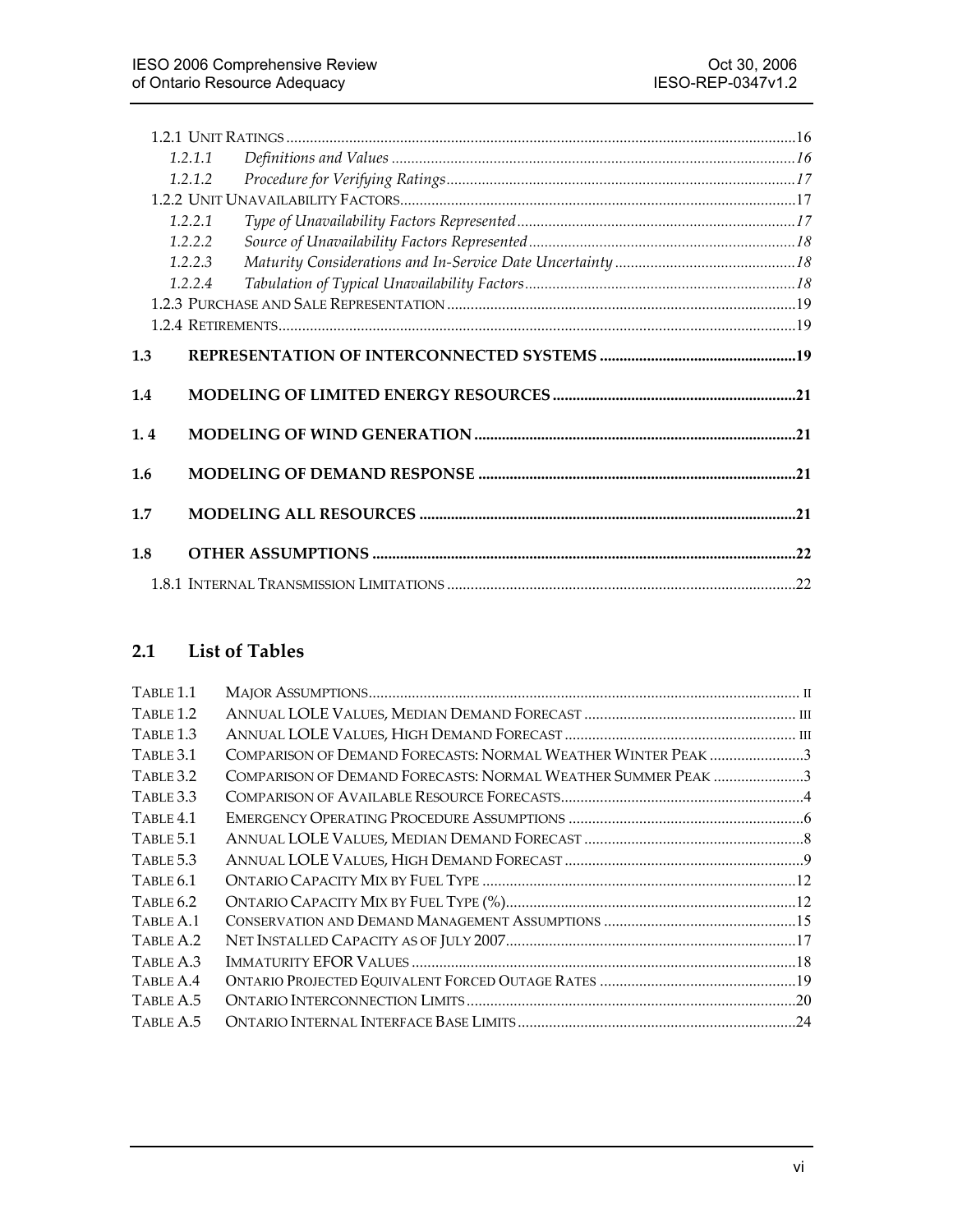## **2.2 List of Figures**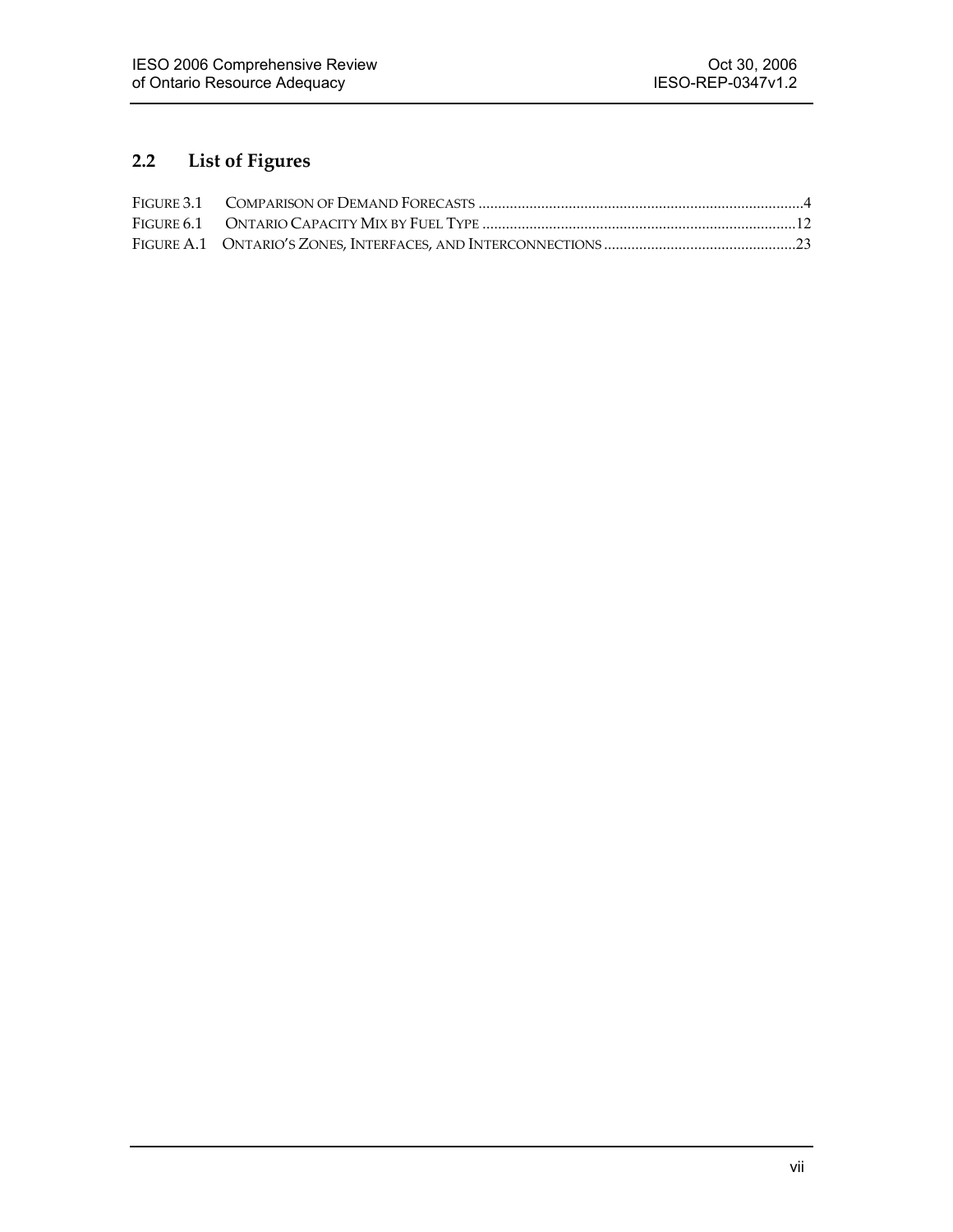## **3.0 INTRODUCTION**

This report is the comprehensive area review of resource adequacy for Ontario, prepared by the Independent Electricity System Operator (IESO) and submitted to the Northeast Power Coordinating Council (NPCC) in accordance with NPCC Document B‐8, entitled "Guidelines for Area Review of Resource Adequacyʺ (revised November 29, 2005).

The IESO is a non‐profit, regulated corporation without share capital established by the Ontario Electricity Act 1998, with its Directors appointed by the government. It is responsible for the day‐to‐day operation of Ontarioʹs electricity system, and is responsible for enabling, administering and operating the competitive wholesale energy markets for the province.

The information presented in this report covers the period from 2007 to 2011.

## **3.1 Reference to Most Recent NPCC Comprehensive Review**

The previous Ontario comprehensive review was submitted by the Independent Market Operator (IMO) and was approved by the Reliability Coordinating Committee on November 4, 2003. Comparisons between this review and the November 4, 2003, "IMO Year 2003 Triennial Review of Ontario Resource Adequacy" are contained in this report. (The IESO was previously named the IMO.)

## **3.2 Comparison of This Review and Previous Review**

## **3.2.1 Demand Forecast**

Tables 3.1, 3.2 and Figure 3.1 display the seasonal peak demand forecasts for both the 2003 and 2006 reviews. The 2006 peak values are based on Seasonal normal weather. The peaks are presented for both the median and high growth scenarios. Although point forecasts are presented for both the median and high growth scenarios each scenario has an associated distribution of demand outcomes recognizing the variability of weather. This forecast distribution of demand will indicate that if more extreme weather is experienced, the demand realized may be considerably more than the normal weather peak indicated. For example, for the forecast for the summer of 2007, the normal weather peak of 24,768 MW is expected under normal weather. However, if extreme weather is experienced, a peak demand of about 27,500 MW would be expected. This is consistent with the experience of the summer of 2006, when the actual peak demand experienced was 27,005 MW. This demand level was attained during some challenging weather conditions, although the conditions were not the most extreme that Ontario has experienced. The difference between the two scenarios is driven by economic factors, which are provided in Appendix 1.1. The distribution represents weather conditions based on the last 31 years of record. The 2003 forecast values were based on a Weekly normal weather which would yield lower peaks than a forecast based on Seasonal normal weather. In addition to the change in the underlying weather assumptions, differences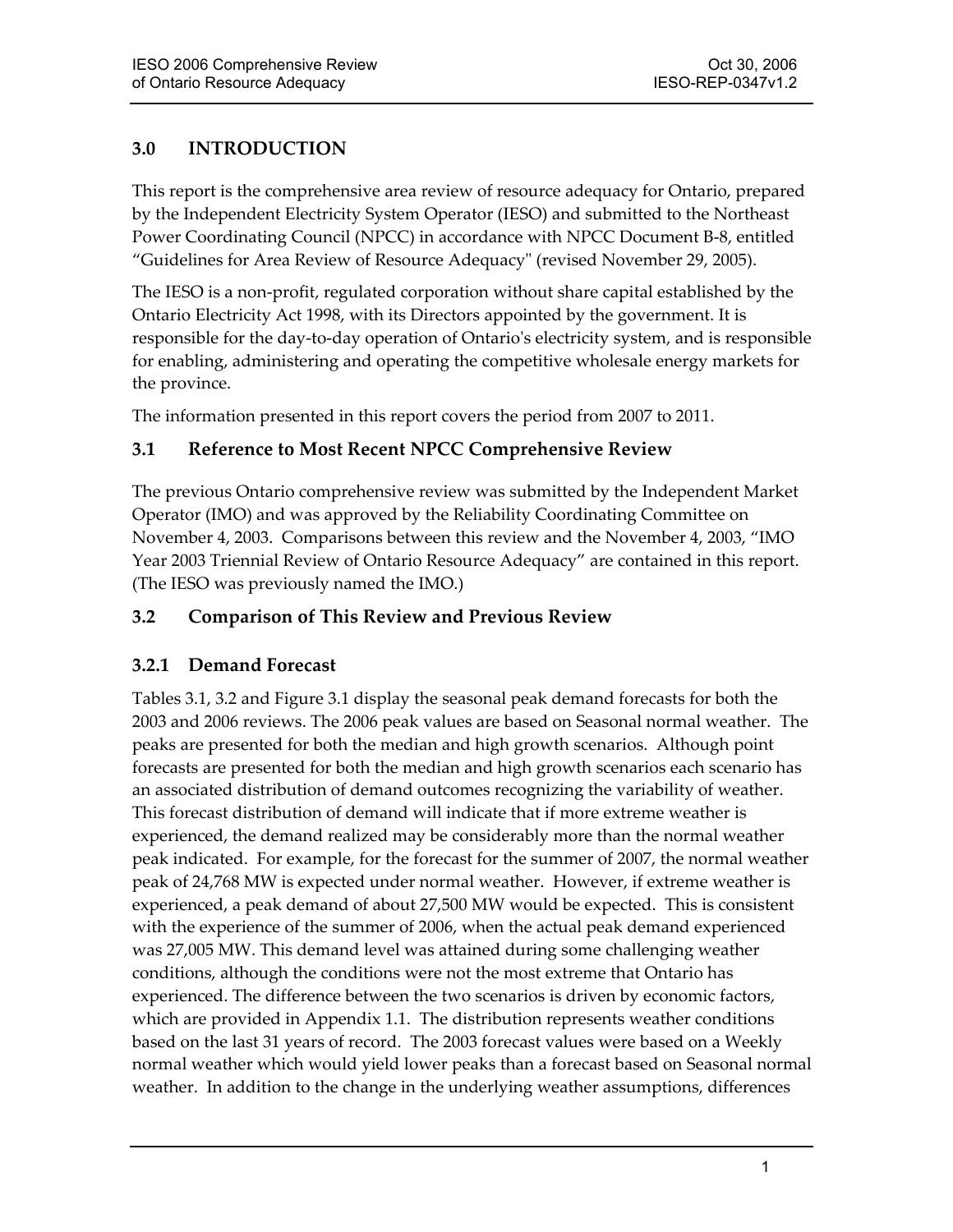between the two forecasts arise for two main reasons. First, the underlying economic projections between the two forecasts have changed over the past two years. Second, the inclusion of actual data has influenced the relationships between economics, weather and demand. In particular, the weather during the summer of 2005 and structural shifts in the economy over the past two years have changed both the demand forecasting models and the results. Therefore, both the starting points and the growth rates have changed.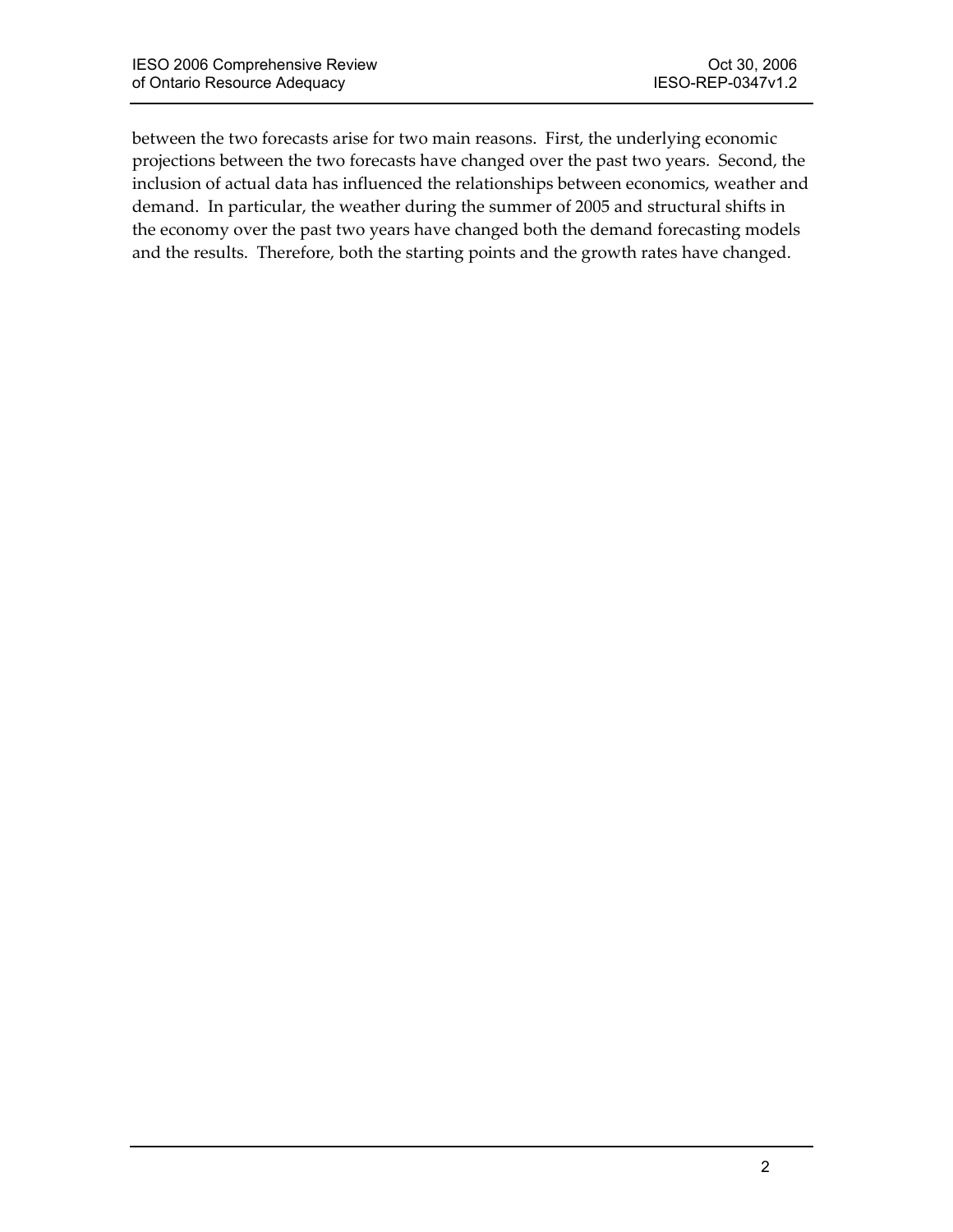|                       |                             | <b>Normal Weather Winter Peak</b> |          |                           |  |  |
|-----------------------|-----------------------------|-----------------------------------|----------|---------------------------|--|--|
| Year                  | <b>Median Demand Growth</b> |                                   |          | <b>High Demand Growth</b> |  |  |
|                       | 2003 Review                 | 2003 Review<br>2006 Review        |          | 2006 Review               |  |  |
| 2007                  | 24,603                      | 24,768                            | 25,240   | 24,867                    |  |  |
| 2008                  | 24,808                      | 25,226                            | 25,523   | 25,454                    |  |  |
| 2009                  | 25,024                      | 25,486                            | 25,818   | 25,851                    |  |  |
| 2010                  | 25,101                      | 25,690                            | 25,973   | 26,100                    |  |  |
| 2011                  | 25,273                      | 25,960                            | 26,223   | 26,404                    |  |  |
| <b>Average Growth</b> | $0.67\%$                    | 1.18%                             | $0.96\%$ | 1.51%                     |  |  |
| Rate                  |                             |                                   |          |                           |  |  |

## **Table 3.1 Comparison of Demand Forecasts: Normal Weather Winter Peak**

## **Table 3.2 Comparison of Demand Forecasts: Normal Weather Summer Peak**

|                       |                             | <b>Normal Weather Summer Peak</b> |        |                           |  |  |
|-----------------------|-----------------------------|-----------------------------------|--------|---------------------------|--|--|
| Year                  | <b>Median Demand Growth</b> |                                   |        | <b>High Demand Growth</b> |  |  |
|                       | 2003 Review                 | 2006 Review                       |        | 2006 Review               |  |  |
| 2007                  | 25,005                      | 25,741                            | 25,672 | 25,849                    |  |  |
| 2008                  | 25,326                      | 26,263                            | 26,072 | 26,508                    |  |  |
| 2009                  | 25,641                      | 26,675                            | 26,466 | 27,055                    |  |  |
| 2010                  | 25,945                      | 26,973                            | 26,850 | 27,397                    |  |  |
| 2011                  | 26,247                      | 27,337                            | 27,230 | 27,794                    |  |  |
| <b>Average Growth</b> | $1.22\%$                    | 1.51%                             | 1.48%  | $1.83\%$                  |  |  |
| Rate                  |                             |                                   |        |                           |  |  |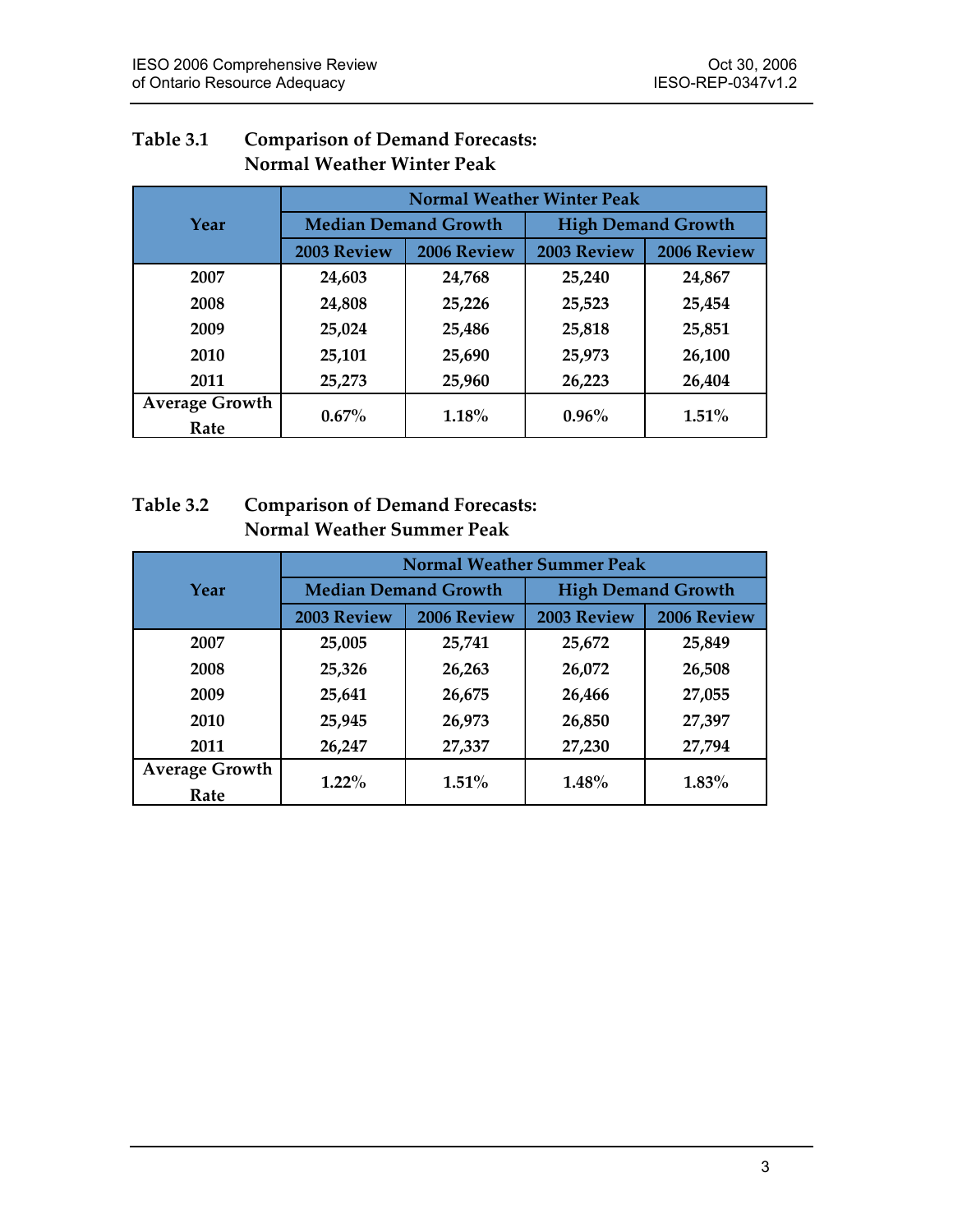



#### **3.2.2 Resources Forecast**

Table 3.3 indicates the resources forecast to be available to the Ontario system at the time of the seasonal peaks assumed for this review and for the 2003 review. The IESO's current forecast of available resources is generally higher than the 2003 forecast, due to additional gas‐fired generating capacity which was not anticipated in 2003.

| Table 3.3 | <b>Comparison of Available Resource Forecasts</b> |
|-----------|---------------------------------------------------|
|-----------|---------------------------------------------------|

|      |                       | <b>Winter Peak</b> |                   | <b>Summer Peak</b> |             |                   |
|------|-----------------------|--------------------|-------------------|--------------------|-------------|-------------------|
| Year | 2003<br><b>Review</b> | 2006 Review        | <b>Difference</b> | 2003 Review        | 2006 Review | <b>Difference</b> |
| 2007 | 30,156                | 27,656             | $-2,500$          | 29,731             | 28,907      | $-824$            |
| 2008 | 29,894                | 29,113             | -781              | 29,602             | 29,894      | 292               |
| 2009 | 29,398                | 31,451             | 2,053             | 29,051             | 32,309      | 3,258             |
| 2010 | 29,401                | 31,779             | 2,378             | 29,054             | 33,585      | 4,531             |
| 2011 | 29,401                | 36,649             | 7,248             | 29,057             | 37,099      | 8,042             |

#### **3.2.3 Resource Adequacy Assessment Criterion**

For both the 2003 and the current review, the assessment criterion described in Section 4.1 was used, which is the same as the NPCC resource adequacy criterion.

#### **‐ End of Section ‐**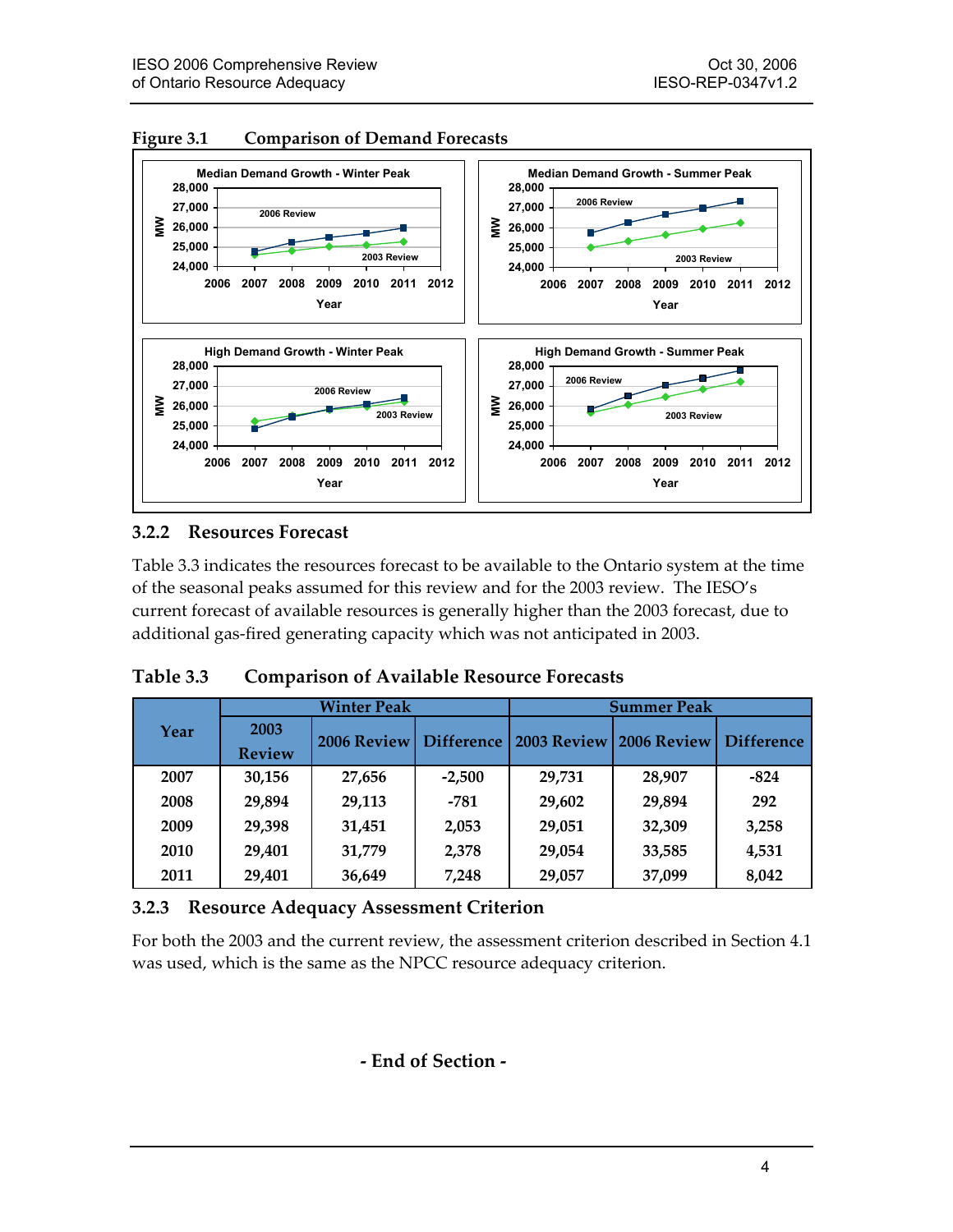#### **4.0 RESOURCE ADEQUACY ASSESSMENT CRITERION**

#### **4.1 Statement of Resource Adequacy Assessment Criterion**

The IESO uses the NPCC resource adequacy criterion from Document A‐2 to assess the adequacy of resources in the Ontario control area:

"Each Area's probability (or risk) of disconnecting any firm load due to resource deficiencies shall be, on average, not more than once in ten years. Compliance with this criterion shall be evaluated probabilistically, such that the loss of load expectation [LOLE] of disconnecting firm load due to resource deficiencies shall be, on average, no more than 0.1 day per year. This evaluation shall make due allowance for demand uncertainty, scheduled outages and deratings, forced outages and deratings, assistance over interconnections with neighboring Areas and Regions, transmission transfer capabilities, and capacity and/or load relief from available operating procedures."

#### **4.2 Statement of How the Criterion is Applied**

The reliability standard is used to assess the adequacy of available resources needed to supply the Ontario Area on an ongoing basis, to identify periods of resource deficiency or surplus.

Consideration is given to Ontario's interconnections with Manitoba, Minnesota, Québec, New York and Michigan and the resultant tie‐benefits which can be assumed. Scheduled and forced outages to Ontario generators are assessed considering submissions by generator owners, actual historic outage observations and more generalized outage factors.

If necessary, emergency operating procedures will be taken by the IESO to deal with a potential shortfall in reserve in the operating time frame, as summarized below. Load relief from these emergency operating procedures is assumed to be available during the five‐year period, if required to meet the LOLE criterion. It should also be noted that while the list below provides the anticipated order of the control actions, the IESO may initiate control actions at any point in the hierarchy list, and may alter the order in which the control actions are implemented, depending on the specific circumstances. These actions include the following:

- ‐ reject outage applications, revoke approved outages, recall outages;
- issue general or public appeal;
- ‐ constrain dispatch of resources;
- purchase emergency energy and request emergency assistance;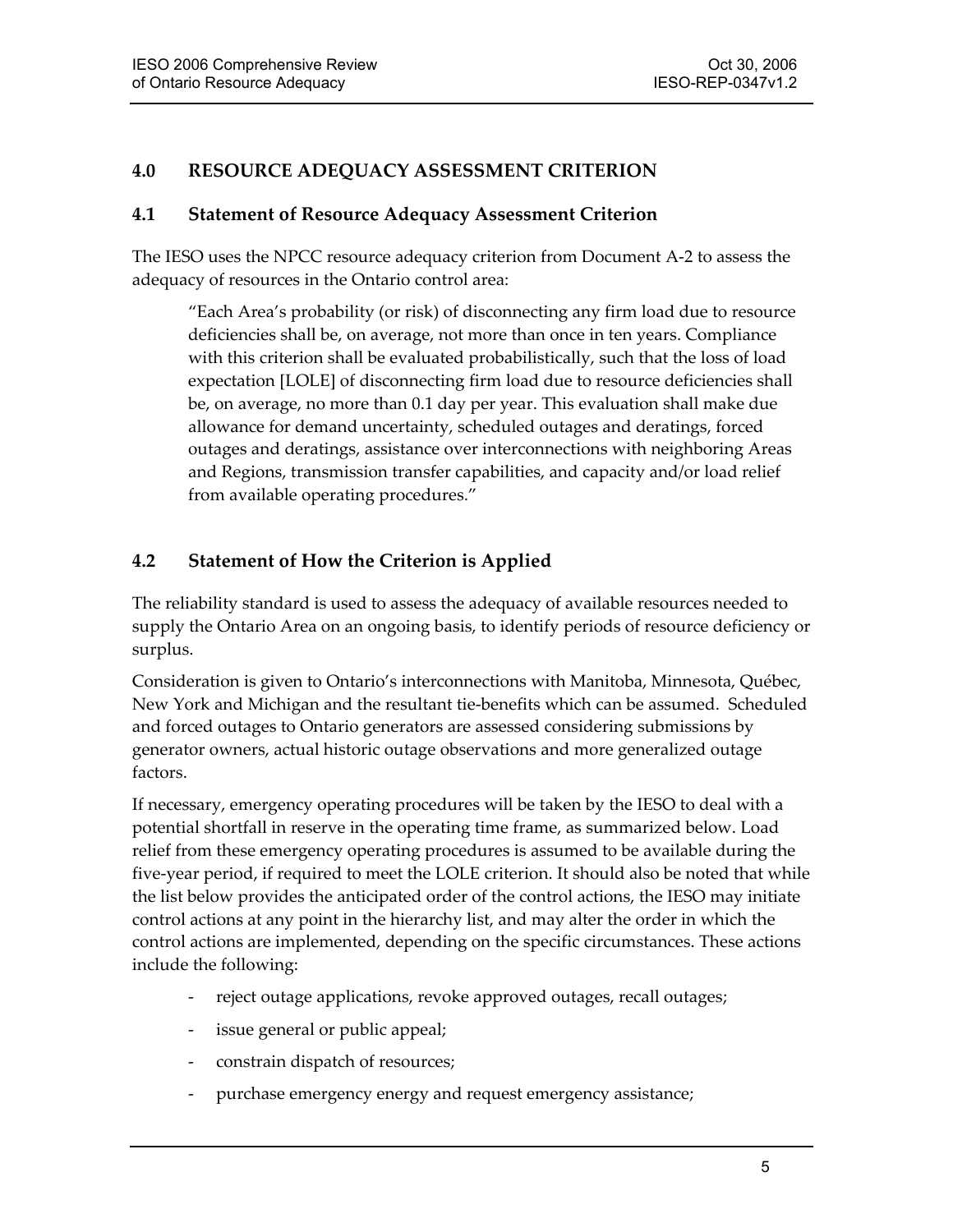- ‐ disregard 30‐minute operating reserve requirement;
- implement Emergency Load Reduction Program (ELRP);
- implement 3% voltage reduction;
- ‐ disregard high‐risk limits;
- ‐ disregard 10‐minute operating reserve requirement;
- implement 5% voltage reduction;
- implement environmental variances;
- ‐ operate to emergency condition limits;
- implement Emergency Demand Response Program (EDRP);

Most of these actions are modeled in the MARS program by evaluating the daily Loss of Load Expectation (LOLE) at various margin states. Table 4.1 summarizes the assumptions regarding the load relief from emergency operating procedures used for this study. Several of the categories above have been aggregated for modeling purposes.

#### **Table 4.1 Emergency Operating Procedure Assumptions**

|                           | <b>Load Relief</b> |
|---------------------------|--------------------|
| <b>EOP Action</b>         | [% of demand or    |
|                           | <b>MW</b> value)   |
| Public Appeals            | $1\%$              |
| Stretch                   | 188 MW             |
| No 30m OR                 | 473 MW             |
| <b>ELRP</b>               | 56 MW              |
| <b>Voltage Reductions</b> | 2.80%              |
| No 10m OR                 | 895 MW             |
| EDRP                      | 115 MW             |

#### **4.3 Resource Requirements to Meet Criterion**

For the purposes of this study, the adequacy of Ontario's existing and planned resources is assessed through calculation of the annual LOLE and compared with the 0.1 days/year target prescribed by the NPCC resource adequacy criterion. Initial studies are performed without any additional resources above the identified assumptions. For the calendar year of 2007, additional resources, of up to 1200 MW may be required to meet criterion.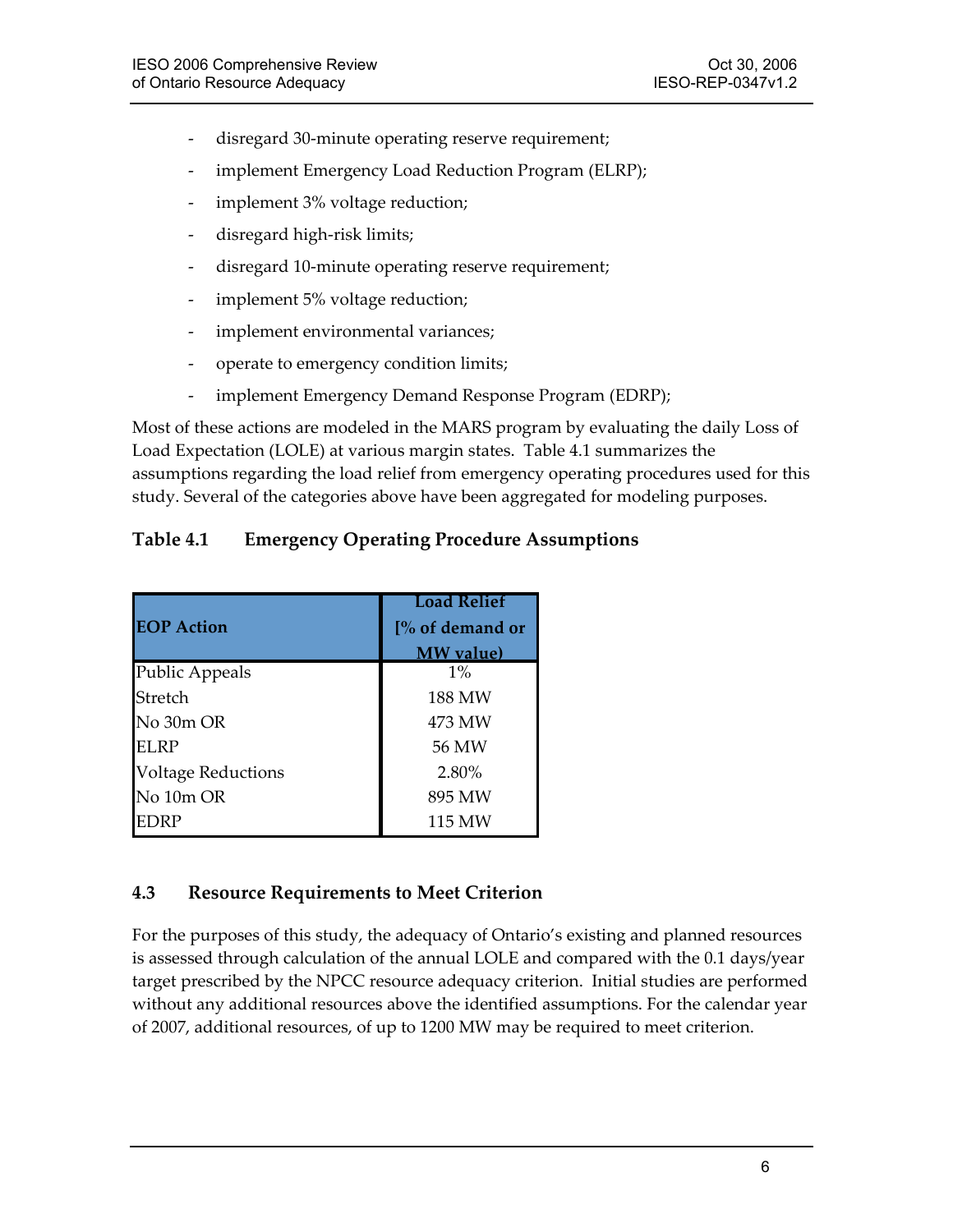## **4.4 Comparison of IESO and NPCC Criteria**

The IESO reliability criterion for this review is the same as the NPCC criterion.

#### **4.5 Resource Adequacy Studies Done Since the 2003 Review**

Adequacy assessments produced by the IESO (or IMO) since the last Area review include numerous 18‐Month Outlooks published on a quarterly basis, two 10‐Year Outlooks published in 2004 and 2005, and the Ontario Reliability Outlook published in February and June 2006. All of these reports, available on the IESO web site (www.IESO.ca), were submitted to the Minister of Energy and the Ontario Energy Board to meet the requirements of the Ontario Market Rules.

**‐ End of Section ‐**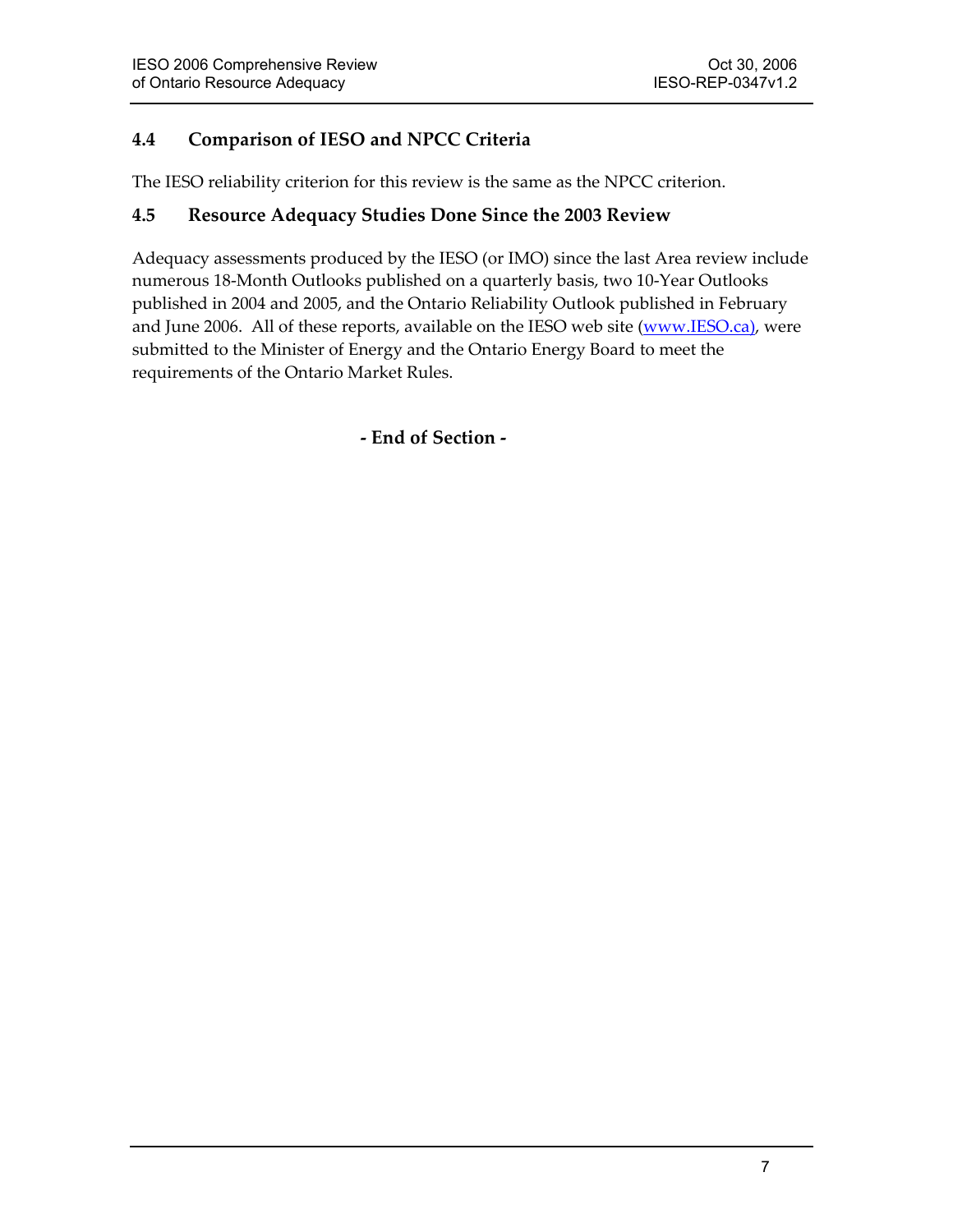#### **5.0 RESOURCE ADEQUACY ASSESSMENT**

#### **5.1 Median Demand Forecast**

On average over the forecast period, Ontario electrical energy demand is expected to increase by about 1.0% annually under the median demand forecast.

#### **5.1.1 LOLE Values, Median Demand Forecast**

Table 5.1 shows that under the median demand growth assumptions Ontario will have adequate resources to meet the NPCC criterion through 2011. The five sets of MARS runs indicates the level of resources necessary to achieve the LOLE criterion of 0.1 days/year. Scenario M4 and Scenario M5 differ in the amount of planned resources that are assumed to come into service. For the calendar year of 2007 additional resources up to 1050 MW are required, as shown in scenario M4. However, if all planned resources are assumed to come into service, the additional resources required would be about 565 MW, as shown in scenario M5. These additional resources are expected to be available to meet Ontario demand through some combination of additional price‐sensitive demand, additional demand management and/or imports into Ontario. For the 2008 calendar year, Ontario would meet the LOLE criterion with some reliance on emergency operating procedures (EOPs). For the calendar years 2009 to 2011, the LOLE criterion would be met without any additional resources, and without the need to implement any emergency operating procedures.

#### **Table 5.1 Annual LOLE Values, Median Demand Forecast**

|                 |             | <b>Additional</b><br><b>Resources</b> |       |       | <b>LOLE</b> [days/year] |       |       |
|-----------------|-------------|---------------------------------------|-------|-------|-------------------------|-------|-------|
| <b>Scenario</b> | <b>EOPs</b> | (MW)                                  | 2007  | 2008  | 2009                    | 2010  | 2011  |
| M1              | no          |                                       | 6.595 | 0.641 | 0.022                   | 0.012 | 0.006 |
| M2              | no          |                                       | 2.942 | 0.173 | 0.007                   | 0.007 | 0.006 |
| M3              | ves         |                                       | 1.173 | 0.049 |                         |       |       |
| M4              | ves         | 1050                                  | 0.099 |       |                         |       |       |
| M <sub>5</sub>  | ves         | 565                                   | 0.099 |       |                         |       |       |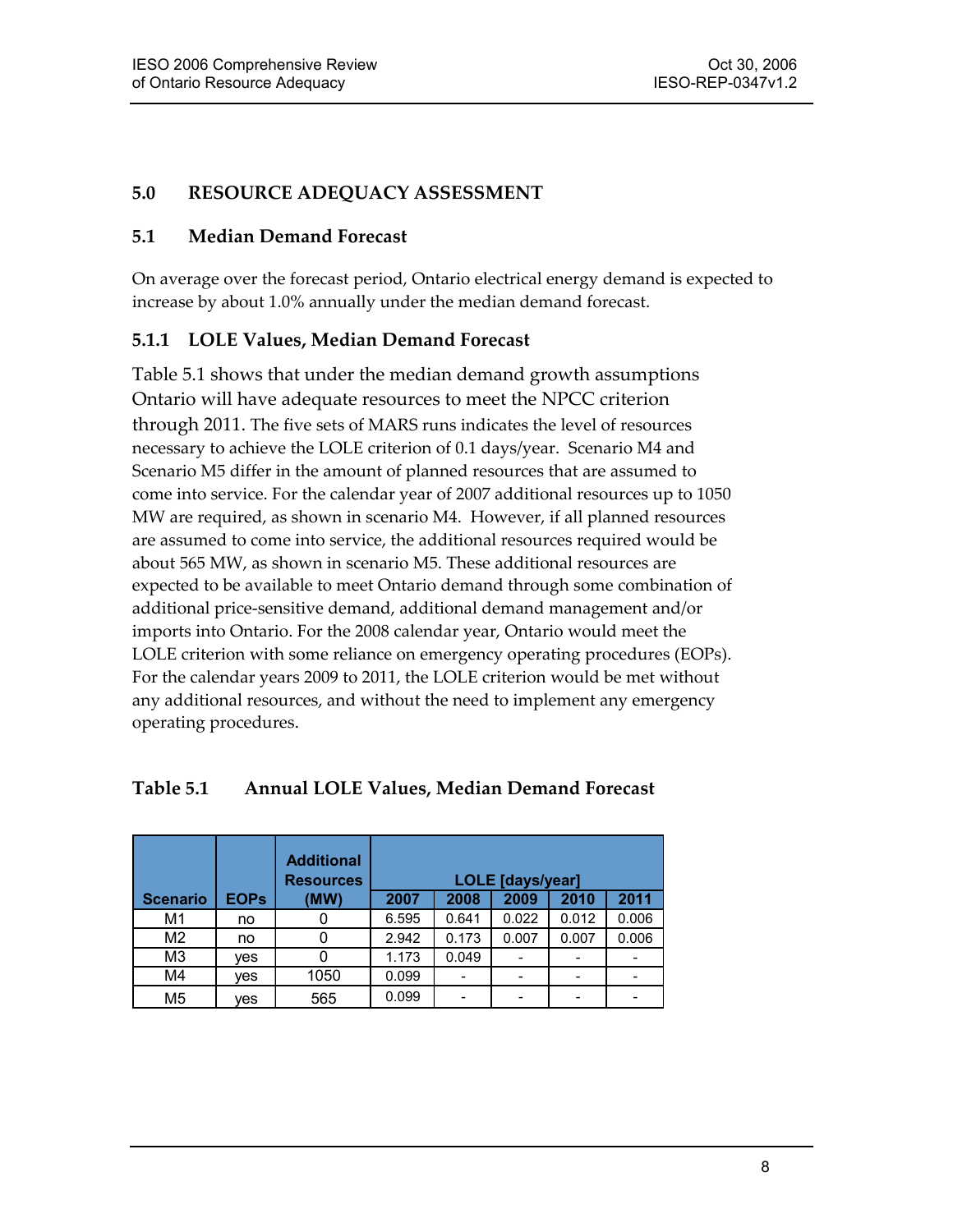## **5.2 High Demand Forecast**

On average over the forecast period, Ontario electrical energy demand is expected to increase by about 1.4% annually under the high demand forecast.

## **5.2.1 LOLE Values, High Demand Forecast**

Under the high demand forecast assumption, Ontario would meet the LOLE criterion for all years of the study period. The five sets of MARS runs indicates what level of resources are necessary to achieve the LOLE criterion of 0.1 days/year. For the calendar year 2007 additional resources up to 1200 MW are required, as shown in scenario H4. However, if all planned resources are assumed to come into service, the additional resources required would be about 715 MW, as shown in scenario H5. The additional resources are expected to be available to meet Ontario demand, and could include some combination of additional price‐sensitive demand, additional demand management and/or imports into Ontario. For the 2008 calendar year, Ontario would meet the LOLE criterion with some use of emergency operating procedures. For the calendar years 2009 to 2011, the LOLE criterion would be met without additional resources, and without the need to implement any emergency operating procedures.

|                 |             | <b>Additional</b><br><b>Resources</b> |       |       | <b>LOLE</b> [days/year] |       |       |
|-----------------|-------------|---------------------------------------|-------|-------|-------------------------|-------|-------|
| <b>Scenario</b> | <b>EOPs</b> | (MW)                                  | 2007  | 2008  | 2009                    | 2010  | 2011  |
| H1              | no          |                                       | 6.759 | 1.163 | 0.048                   | 0.049 | 0.033 |
| H <sub>2</sub>  | no          |                                       | 3.577 | 0.312 | 0.010                   | 0.030 | 0.033 |
| H <sub>3</sub>  | ves         |                                       | 1.484 | 0.090 |                         |       |       |
| H <sub>4</sub>  | ves         | 1200                                  | 0.091 |       |                         |       |       |
| H5              | ves         | 715                                   | 0.099 |       |                         |       |       |

#### **Table 5.3 Annual LOLE Values, High Demand Forecast**

## **5.3 Contingency Mechanisms for Managing Demand and Resource Uncertainties**

At least twice a year, the IESO prepares an Ontario Reliability Outlook (ORO) for the IESO Board of Directors, the Minister of Energy and the Ontario Energy Board, as well as market participants. The ORO provides information about the requirements for generation and transmission capacity in Ontario. These Outlooks consider elements of demand and resource uncertainty. In particular, when considering future resource additions, the IESO includes projects which are under construction, or that are planned to be in‐service.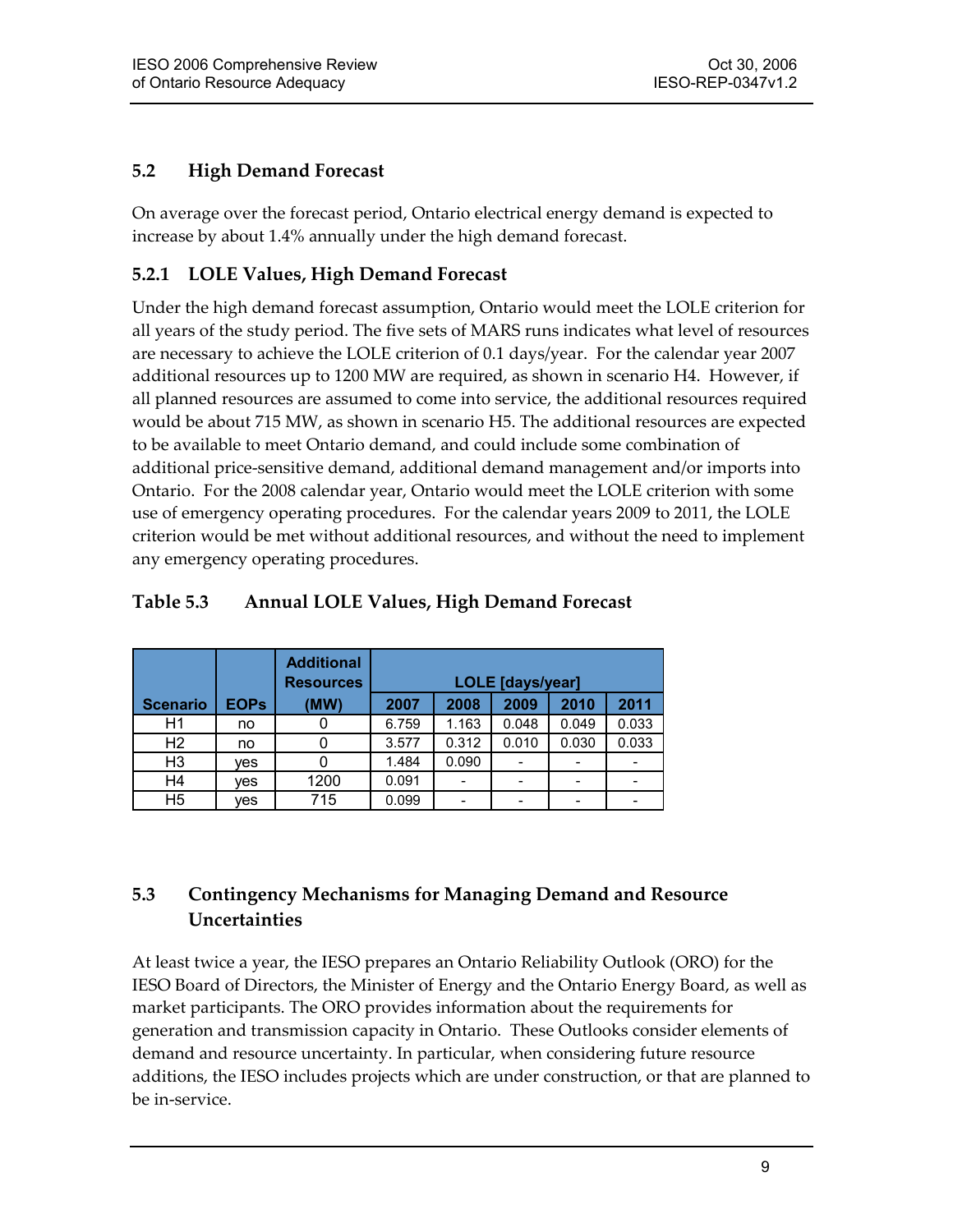Since the Ontario market opened in 2002, the Ontario market incentives proved insufficient to motivate construction of additional generators or development of comparable demand response programs, and several additional steps have and will be taken to ensure Ontario's future demand ‐ resource balance.

Requests for Proposals for additional generation and demand response programs were initiated by the Ontario Government and continue to be developed and managed by the Ontario Power Authority. In part, the need for additional requests for proposals is driven by reliability assessments performed by IESO, including this assessment.

Every quarter, looking from one month in the future out 18 months, the IESO assesses the integrated generator and transmission outage plans of market participants. Periods where planned outages result in inadequate resource levels are identified to generators and transmitters. If market participants fail to proactively reschedule planned outages to mitigate concerns, the IESO may veto outages in the near‐term to ensure sufficient capacity is available to meet non‐dispatchable demand. The relief which can be expected from this measure can range up to 5,400 MW over the 18 month study period.

Since market opening, there have been several different types of emergency operating procedures developed including an Emergency Demand Response Program (EDRP), Transitional Demand Response Program (TDRP), and an Emergency Load Reduction Program (ELRP). The contribution that these programs are expected to make in meeting the demand supply balance have been included in the MARS model, for calendar years when the resource adequacy criterion is not met.

The need to consider imports into Ontario to achieve the resource adequacy criterion varies depending on the calendar year under consideration and the demand assumptions. The coincident interconnection import capability is normally about 4,000 MW. Data collected since market opening reveals the average imports that have been attracted into Ontario with market mechanisms, and NPCC studies have been conducted to indicate an estimate of the annual tie benefits that can be expected. As indicated later in this report, both the historic import data and the NPCC tie benefit studies support the conclusion that the additional resources required to meet criterion in 2007 could be achieved solely through reliance on imports.

**‐ End of Section ‐**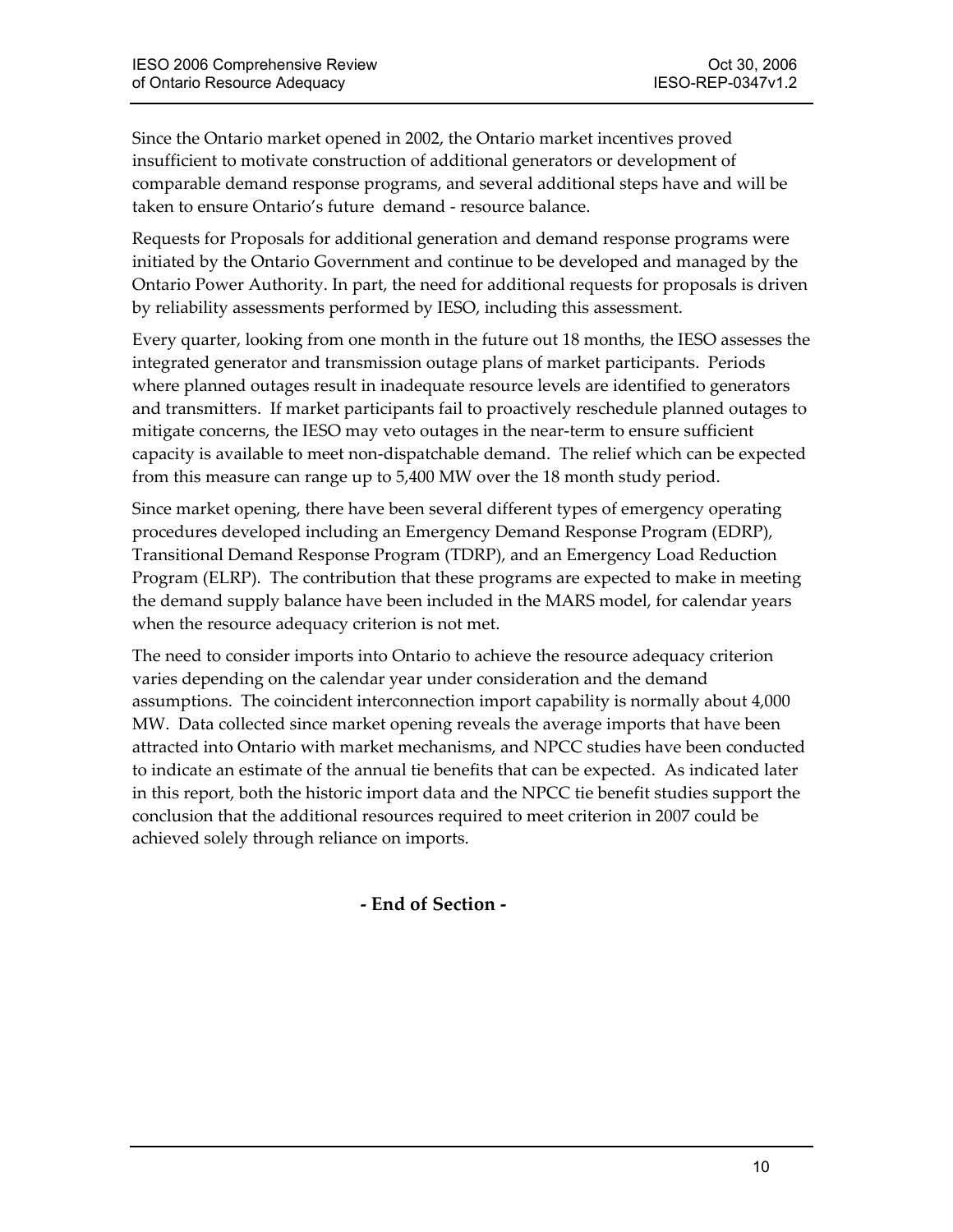#### **6.0 PLANNED RESOURCE CAPACITY MIX**

## **6.1 Reliability Impacts of Forecast Net Installed Capacity by Fuel Type and Environmental Restrictions**

The Ontario system has a well balanced resource mix with a variety of fuel types, which helps offset the risks which might be associated with an exaggerated dependency on one principal fuel. However, possibilities exist which could drive a shift in fuel mix and result in certain risks being realized.

The Ontario Government intends to decrease the amount of emissions from coal‐fired generation, and much of the new replacement energy is expected to be gas-fired. There is also expected to be a significant increase in the amount of wind powered generation in Ontario. Working groups have been established to consider the reliability impact of these changes. GE Energy, partnered with AWS Truewind, has signed a contract with the Ontario Power Authority, IESO and the Canadian Wind Energy Association to study the impact of wind power on the Ontario electricity system.

The recently completed study will be used to assist the development of the Ontario Power Authority's Integrated Power System Plan (IPSP).

The IPSP will cover a 20-year time frame and will establish direction, strategy, and an action plan for the development and implementation of renewable and other forms of generation and transmission to meet consumer energy supply needs. The ultimate goal of the wind study is to determine the maximum amount of wind power that could be added to the Ontario bulk power system with minimal impact on system operation.

The maximum generation from fossil fuels must be controlled within regulated limits for acid gas emissions. These acid gas emission amounts have been controlled in the past by use of lower sulfur coal, and use of oil/gas fired generation options. Environmental considerations may result in coal unit retirements, additional equipment to reduce emissions or lower utilization factors for some generating units. The Ontario Government, the IESO and the OPA will be considering what coal emission reduction steps are considered appropriate, while maintaining the reliability of the power system.

Table 6.1 and Figure 6.1 show the net installed capacity mix at the time of the summer peak for each year in the study period.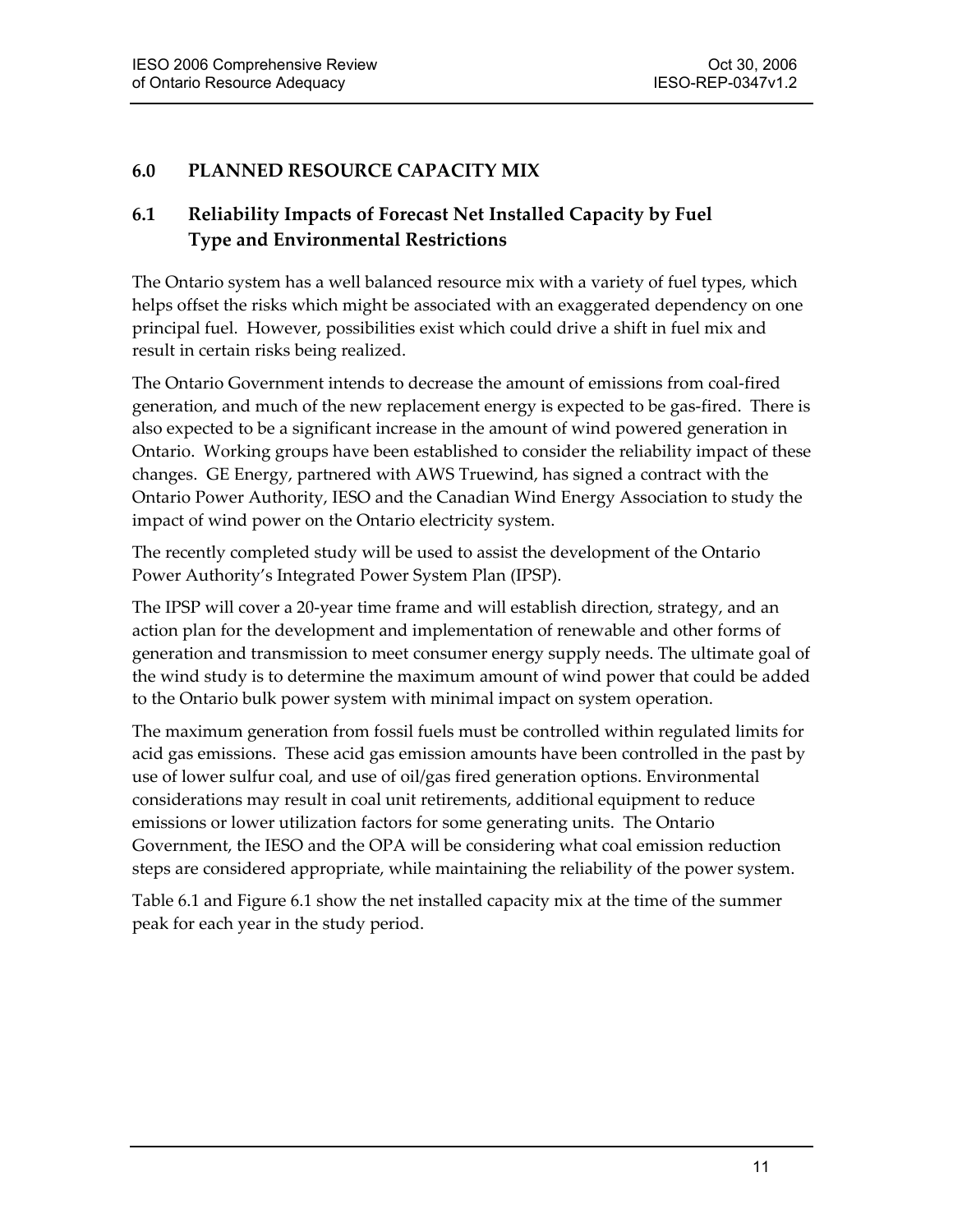| <b>July Installed Resources</b> |        |        |        |        |        |  |
|---------------------------------|--------|--------|--------|--------|--------|--|
| <b>Fuel Type</b>                | 2007   | 2008   | 2009   | 2010   | 2011   |  |
| Nuclear                         | 11,397 | 11,397 | 11,397 | 11,397 | 12,998 |  |
| Coal                            | 6,434  | 6,434  | 6,434  | 6,434  | 6,434  |  |
| Oil/Gas                         | 5,588  | 6,408  | 8,618  | 9,483  | 11,383 |  |
| Hydroelectric                   | 7,768  | 8,148  | 8,274  | 8,431  | 8,561  |  |
| Wind                            | 405    | 571    | 1,261  | 1,461  | 1,461  |  |
| <b>Biomass</b>                  | 71     | 71     | 71     | 301    | 301    |  |
| Total                           | 31,663 | 33,029 | 36,054 | 37,506 | 41,137 |  |

## **Table 6.1 Ontario Capacity Mix by Fuel Type**

## **Table 6.2 Ontario Capacity Mix by Fuel Type (%)**

| Fuel Type \ Year  | 2007 | 2008          | 2009             | 2010           | 2011           |
|-------------------|------|---------------|------------------|----------------|----------------|
| Nuclear (%)       | 36   | 35            | 32               | 30             | 32             |
| Coal $(\%)$       | 20   | 19            | 18               | 17             | 16             |
| $Oil/Gas$ (%)     | 18   | 19            | 24               | 25             | 28             |
| Hydroelectric (%) | 25   | 25            | 23               | 22             | 21             |
| Wind $(\%)$       |      | $\mathcal{P}$ | 3                | $\overline{4}$ | $\overline{4}$ |
| Biomass $(\%)$    |      |               | $\left( \right)$ |                |                |

#### **Figure 6.1 Ontario Capacity Mix by Fuel Type**

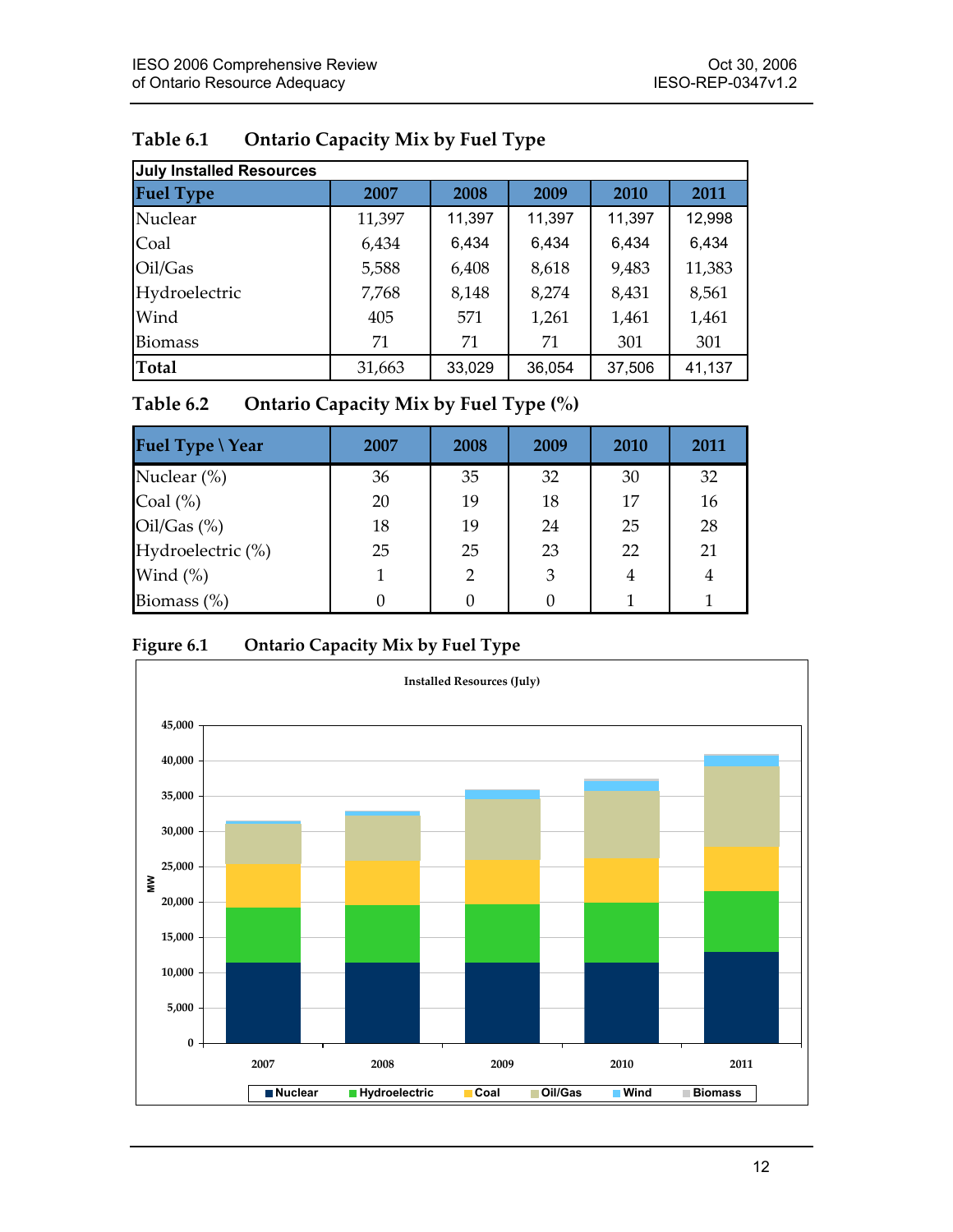## **6.2 Available Mechanisms to Mitigate Reliability Impacts of Capacity Mix and Environmental Restrictions**

Any increase in the capacity‐mix diversity would have beneficial effects on supply flexibility and environmental restrictions. Over the next few years, about 1,300 MW of new wind‐powered generation is expected to be in‐service in Ontario. Although the wind generation capacity contribution must be substantially discounted from the nameplate value, wind energy can successfully reduce the utilization of other potentially energy‐limited resources.

The IESO actively encourages diversity in supply options by identifying future capacity needs and engaging in dialogue with the Ontario Government, Ontario Power Authority, market participants and other stakeholders. As a competitive alternative to new and existing generation, the IESO promotes a balanced pursuit of supply diversity and demand management options in its Outlooks. In December 2005, the Ontario Power Authority (OPA) published the Supply Mix Advice and Recommendations Report to present recommendations to the Minister of Energy on options for the future development of Ontario's electricity system. It responded to a request from the Minister on May 2, 2005 for advice on the appropriate mix of electricity supply sources to satisfy the expected demand in Ontario, taking into account conservation targets and new sources of renewable energy out to 2025. The Ontario Power Authority considered the IESO recommendations in the report.

The OPA is completing Ontario's first Integrated Power System Plan (IPSP) in many years. With this step, Ontario is approaching a major milestone in the re‐development of the provincial electricity system. Looking ahead 20 years, the IPSP will identify the conservation, generation and transmission investments that are needed to ensure a reliable, sustainable power supply. This plan is expected to be submitted to the Ontario Energy Board in March of 2007.

The IESO will continue to monitor the plans for Ontario future fuel mix and consider the reliability impacts in the Ontario Reliability Outlooks and 18‐Month Outlooks conducted several times each year.

**‐ End of Section ‐**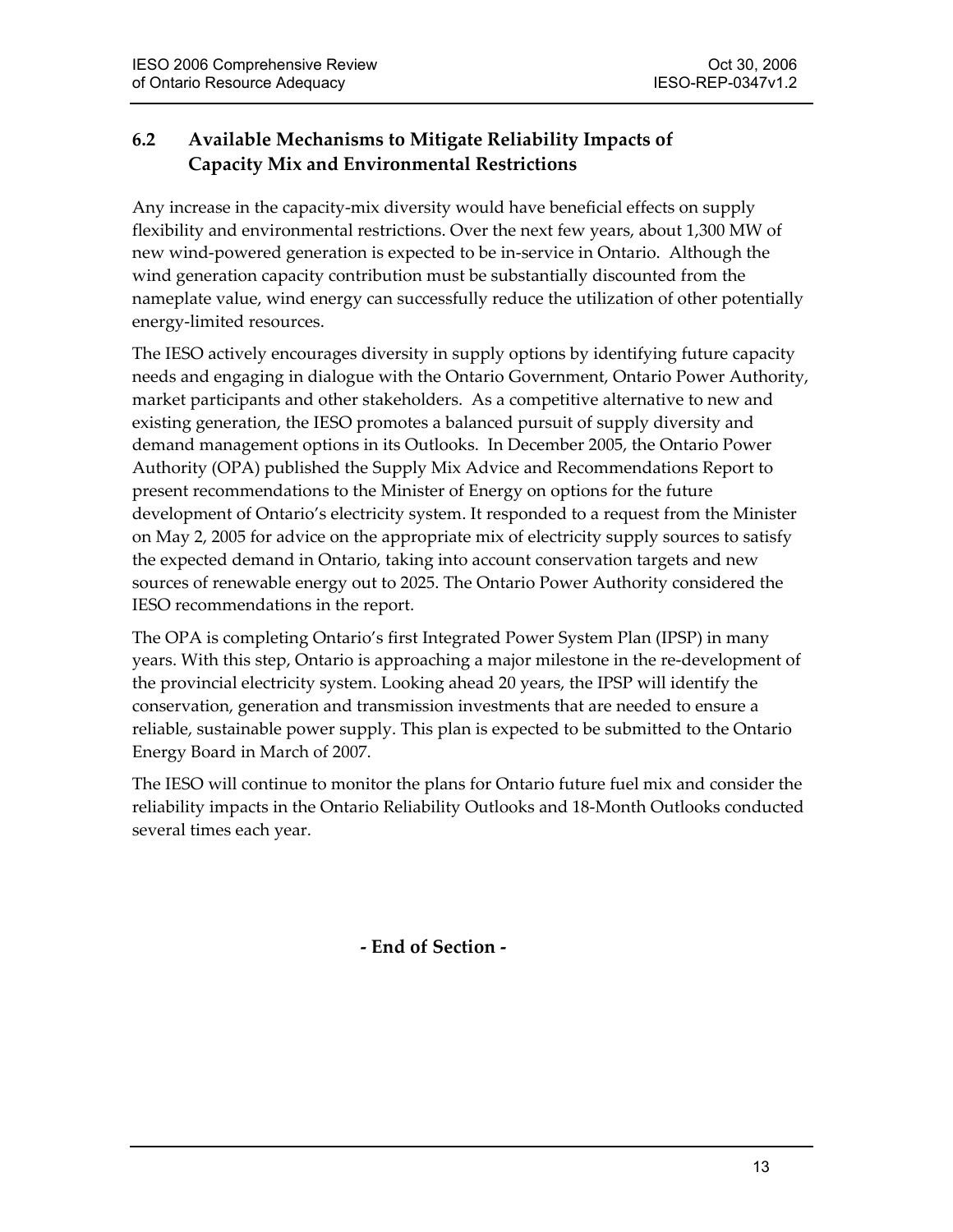## **APPENDIX**

#### **APPENDIX A ‐ DESCRIPTION OF RESOURCE RELIABILITY MODEL**

For the purposes of this study, the IESO used the Multi‐Area Reliability Simulation (MARS) program. The Multi‐Area Reliability Simulation (MARS) program is capable of performing the reliability assessment of a generation system composed of a number of interconnected areas and/or zones that can be grouped into pools.

A sequential Monte Carlo simulation forms the basis for MARS. In this simulation, a chronological system evolution is developed by combining randomly generated operating states for the generating units with inter‐zone transfer limits and hourly chronological loads. Consequently, the system can be modeled in great detail with accurate recognition of random events, such as equipment failures, as well as deterministic rules that govern system operation. Various measures of reliability can be reported using MARS, including the Loss of Load Expectation (LOLE) for various time frames. The use of Monte Carlo simulation allows for the calculation of probability distributions, in addition to expected values, for various reliability indices. These values can be calculated both with and without load forecast uncertainty (LFU). The MARS program probabilistically models uncertainty in forecast load and generator unit availability. The program calculates LOLE values and can estimate the expected number of times various emergency operating procedures will be implemented in each zone and pool.

The first step in calculating the reliability indices is to compute the zone margins on an isolated basis for each hour, by subtracting the load for the hour from the total available capacity in the hour. If a zone has a positive or zero margin, then it has sufficient capacity to meet its load. If the zone margin is negative, the load exceeds the capacity available to serve it, and the zone is in a potential loss‐of‐load situation. If there are any zones that have negative margins after the isolated zone margins have been adjusted for curtailable contracts, the program will attempt to satisfy those deficiencies with capacity from zones that have positive margins. There are two ways for determining how the reserves from zones with excess capacity are allocated among the zones that are deficient. In the first approach, the user specifies the priority order in which deficient zones receive assistance from zones with excess resources. The second method shares the available excess resources among deficient zones in proportion to the size of their shortfalls. Priorities within pools, as well as among pools, can also be modeled.

#### **1.1 LOAD MODEL**

#### **1.1.1 Description and Basis of Period Load Shapes**

The Ontario power system was modeled as a pool composed of ten zones. Figure A.1 provides a pictorial representation of Ontario's ten zones. Hourly loads for each of the ten Ontario zones were modeled, for the study period.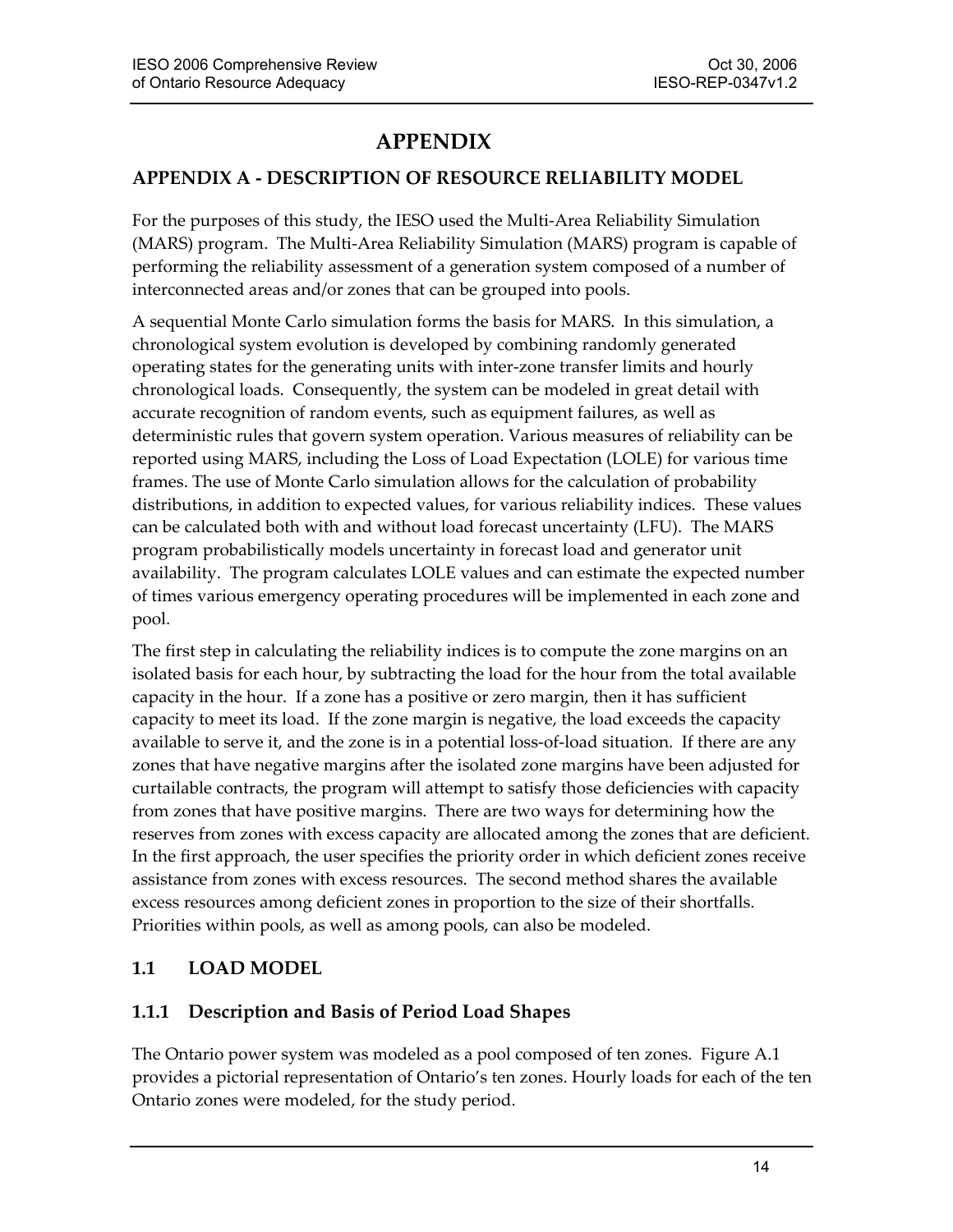The IESO uses a multivariate econometric model to forecast energy and peak demand on the IESO‐controlled grid. The model uses three sets of forecast drivers: calendar variables, economic conditions and weather effects. Weather is captured using normal weather, which represents the median weather observations based on 31 years of historical data. A consensus of publicly available, provincial forecasts are used to determine the economic drivers in the forecast for the initial years of the study (2007‐ 2008). Beyond 2008, population projections are used to proxy the economic drivers needed for the forecast. The forecast used for this study was based on load, weather and economic data through to the end of March 2006. Two demand growth scenarios (median and high) were developed reflecting differences in two principal economic factors, employment and housing. For the median economic growth scenario, the economic factors showed annual average growth of 1.2% over the 2007-2011 time frame. The high growth scenario had the economic factors growing at a much stronger 2.1% per annum over the same period. Compared to the median growth scenario, the high growth scenario has 535,000 more people employed and just over 100,000 more houses in 2011.

## **1.1.2 Load Forecast Uncertainty**

Load forecast Uncertainty (LFU) is a measure used to capture the uncertainty in demand due to variation in the weather elements. LFU represents the impact on demand due to one standard deviation in the weather elements. The LFU varies between roughly 1 and 7 percent of normal demand throughout the year. The MARS program was provided with hourly load data for the entire five-year period, as well as monthly standard deviations (SD), for each of the ten zones modeled. Reliability indices were calculated at each load level around the mean value (mean, mean  $\pm$  SD, mean  $\pm$  2SD, mean  $\pm$  3SD), as well as weighted‐average indices.

#### **1.1.3 Demand ‐Side Management**

In the demand forecast, the peak demand values include loads that have been contracted to provide demand response. MARS runs were completed which modeled the conservation and demand management estimates that have been proposed for Ontario. The annual values assumed for the conservation demand management are shown in the table below.

## **Table A.1 Conservation and Demand Management Assumptions**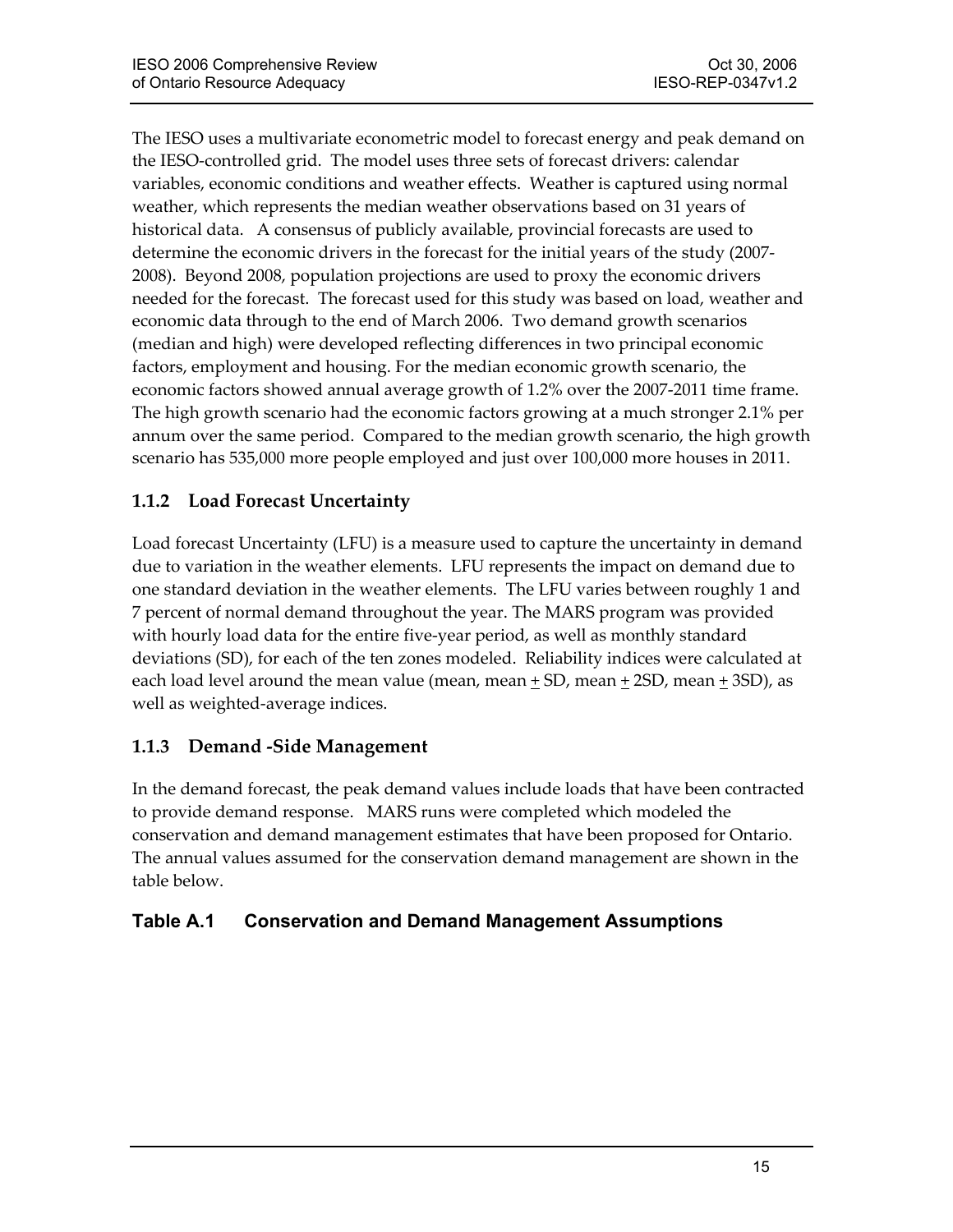| Year | <b>DSM Value coincident</b><br>with annual peak<br>[MW] |
|------|---------------------------------------------------------|
| 2007 | 485                                                     |
| 2008 | 729                                                     |
| 2009 | 976                                                     |
| 2010 | 1061                                                    |
| 2011 | 1351                                                    |

#### **1.2 RESOURCE REPRESENTATION**

MARS has the capability to model the following types of resources:

- Thermal.
- Energy‐limited.
- Cogeneration.
- Energy‐storage.
- Demand management.

An energy-limited unit can be modeled probabilistically as a thermal unit with an energy probability distribution, or deterministically as a load modifier. Co-generation units can be modeled as thermal units with an associated hourly load. Energy-storage and demand management impacts can be modeled as load modifiers. For each unit modeled, the installation and retirement dates and planned maintenance requirements must be specified. Other data such as maximum rating, available capacity states, state transition rates, and net modification of the hourly loads depend on the unit type. The planned outages for all types of units in MARS can be specified by the user or automatically scheduled by the program on a weekly basis.

All thermal generators in Ontario, for each of the ten zones, were modeled on an individual unit basis. The available capacity states, state transition rates, and planned outage information were input for each thermal unit. Hydroelectric generators were modeled as energy‐limited resources. Minimum and maximum ratings and energy production capabilities were input on a monthly basis for the hydroelectric generators.

#### **1.2.1 Unit Ratings**

#### **1.2.1.1 Definitions and Values**

The aggregated net installed capacity values for all generating units expected to be participating in the IESO markets, as of July 2007, are shown in Table A.2.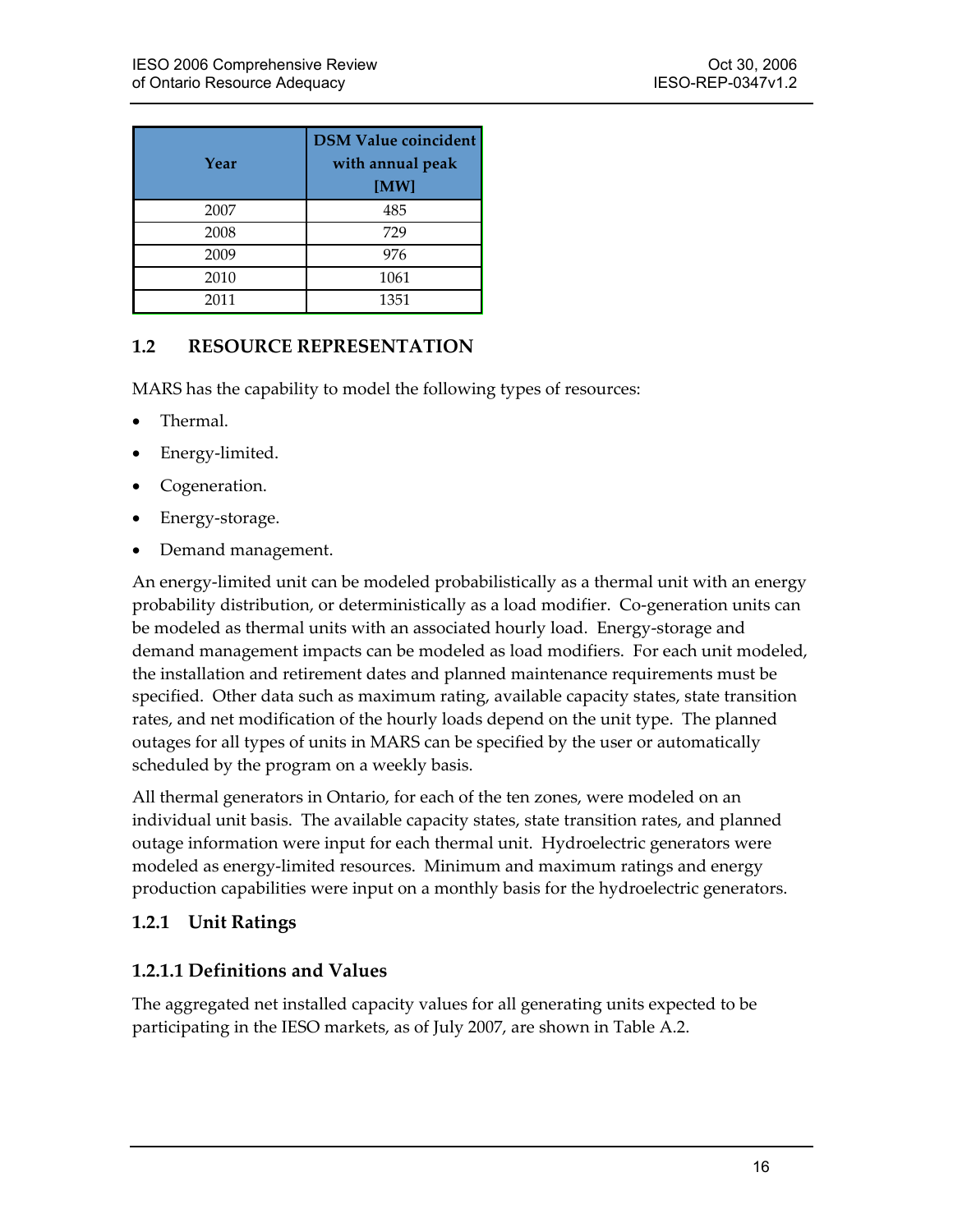|                  | <b>Total</b> |
|------------------|--------------|
| <b>Fuel Type</b> | Capacity     |
|                  | [MW]         |
| Nuclear          | 11,397       |
| Coal             | 6,434        |
| Oil/Gas          | 5,588        |
| Hydroelectric    | 7,768        |
| Wind             | 405          |
| Biomass          | 71           |
| Total            | 31,663       |

## **Table A.2 Net Installed Capacity as of July 2007**

For resources other than hydroelectric, the summer seasonal (July) output capabilities, as submitted by market participants, or estimated by IESO were input to MARS. These capabilities take into account any output deratings given by equipment or ambient limitations, and environmental restrictions.

Hydraulic station minimum outputs, and monthly energy production capabilities submitted by market participants are based on expected river flows. The maximum assumed contribution of hydro resources is based on the median historic contributions at the hour of the weekday peak demand.

## **1.2.1.2 Procedure for Verifying Ratings**

Market participants submit to the IESO, seasonal ratings. In accordance with the NPCC Compliance Monitoring Program and specifically, according to NPCC NRAP Template C7 Verification of Generator Unit Capability (NPCC Document B‐9: Guide for Rating Generating Capability), the IESO assessment concluded that the Independent Electricity System Operator as Ontario Transmission Operator and Reliability Coordinator is in full compliance with the criterion.

For this review, the IESO used ratings submitted by market participants for resources other than hydroelectric. For hydroelectric facilities the contributions were based on median measured contributions to meet peak Ontario demand.

## **1.2.2 Unit Unavailability Factors**

## **1.2.2.1 Type of Unavailability Factors Represented**

Equivalent Forced Outage Rates (EFOR) for each unit are used that reflect both forced outages and periods of derated output. Where available, these were based on unit specific data supplied by market participants. Historic information and forecast future performance are also considered in the EFOR modeled.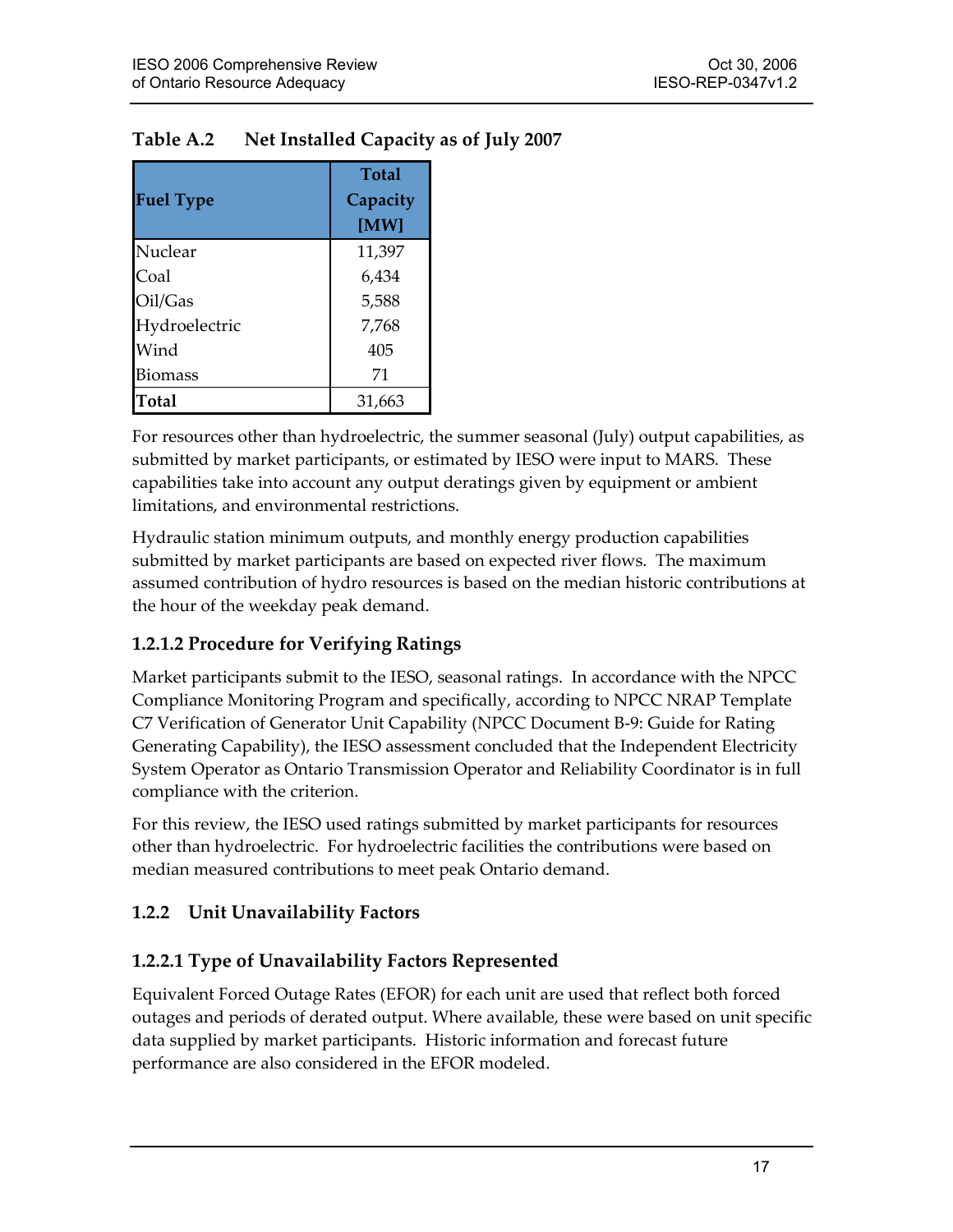Planned maintenance was modeled on a unit basis. Representative outage plans were used.

#### **1.2.2.2 Source of Unavailability Factors Represented**

EFOR and POF values used in this study are regularly provided by market participants to the IESO for its routine Outlooks. Actual outage history is obtained from the IESO's Integrated Outage Management System. For sensitivity studies that consider new gas‐ fired generation, studies from other jurisdictions provided a reasonable range of possible EFORs for new gas‐fired generators.

#### **1.2.2.3 Maturity Considerations and In‐Service Date Uncertainty**

MARS runs shown assumed new gas-fired generators have a 9% EFOR. There is uncertainty in the level of new unit performance. Sensitivity runs were completed assuming that for the first 12 months of new gas‐fired generation, EFOR is 14.5%, for the second 12 months the EFOR is 8% and after the 24 months, the EFOR is 4.5%.

Results of the sensitivity MARS runs indicate that the need for additional resources would increase by about 200 MW in 2007, if the new gas-fired generation experiences the higher EFOR values, as shown in the table below.

#### **Table A.3 Immaturity EFOR Values**

| Time after In-service | EFOR $[%]$ |
|-----------------------|------------|
| Date                  |            |
| First 12 months       | 14.50%     |
| Second 12 months      | 8.0%       |
| After 24 months       | $4.5\%$    |

There is some uncertainty in the date that new generating resources will come into service, and the extent to which demand side resources will come into service on schedule. The MARS runs include resource reductions to account for these uncertainties. The assumed resource levels could be experienced if no demand management comes into service, or some other combination of demand management and/or generating resources do not come into service during the study period.

## **1.2.2.4 Tabulation of Typical Unavailability Factors**

The range of forecast EFOR indices for fossil, nuclear and hydroelectric units, used for this study, are contained in the table below. They were either provided by market participants (and reflect a combination of past experience and expected future experience) or they are representative values chosen from NERC GADS data.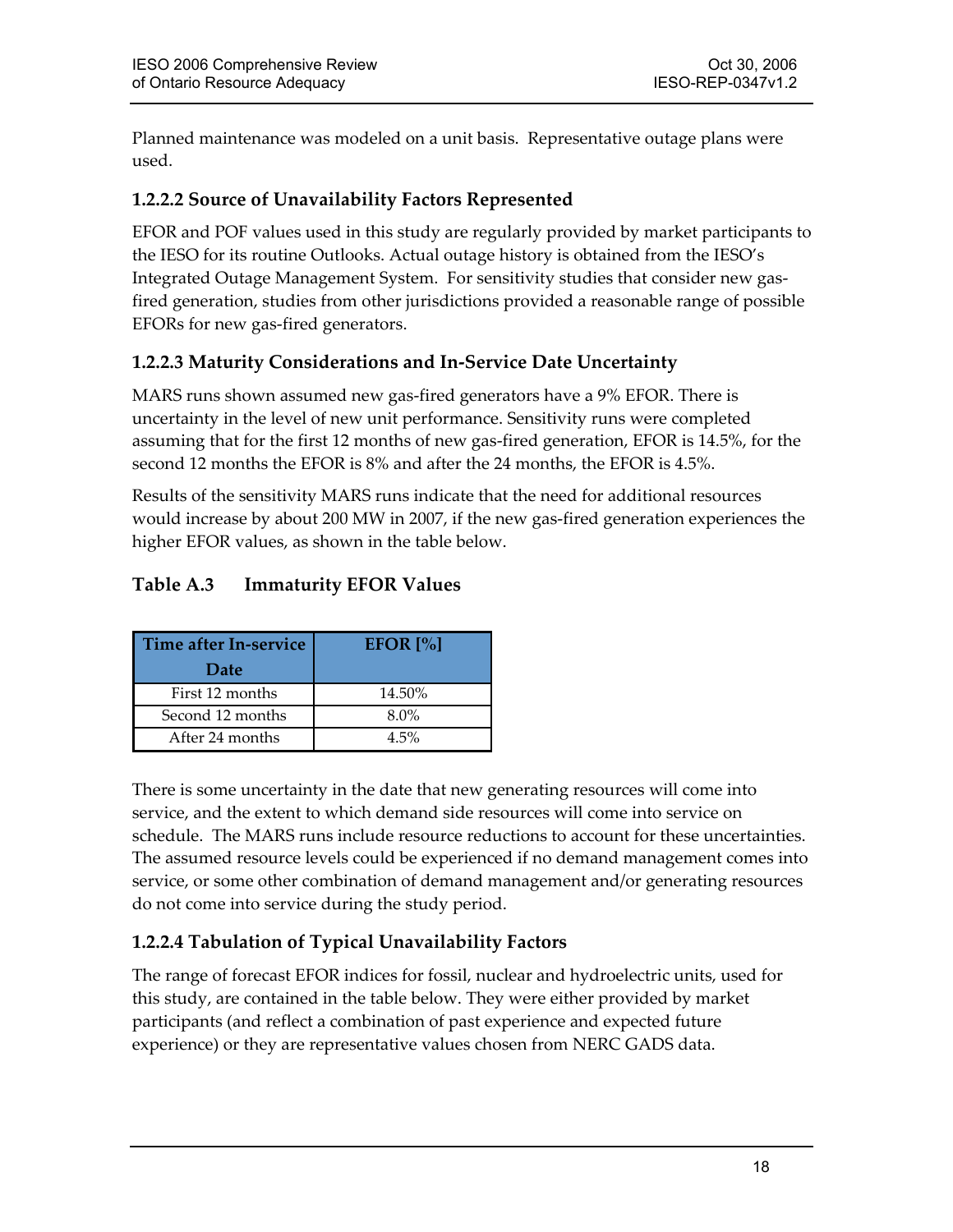| <b>Fuel Type</b> | <b>Weighted Average</b><br><b>EFOR</b> | <b>Range of EFOR</b> |
|------------------|----------------------------------------|----------------------|
| <b>Biomass</b>   | 9%                                     | 9%                   |
| Coal             | 16%                                    | $5 - 25\%$           |
| Gas              | 9%                                     | 9%                   |
| Nuclear          | 5%                                     | $3 - 7\%$            |
|                  | 11%                                    | $5 - 50\%$           |

## **Table A.4 Ontario Projected Equivalent Forced Outage Rates**

#### **1.2.3 Purchase and Sale Representation**

No firm purchase or firm sale contracts are identified for the five‐year study period. Experience has shown that the Ontario market typically attracts economic imports into Ontario. For calendar years when Ontario would not meet the target resource adequacy criterion without any additional resources, up to 1200 MW of imports from ECAR were assumed to be deliverable to Ontario, in order to meet the target LOLE.

#### **1.2.4 Retirements**

There are no retirements assumed for the duration of the study period.

#### **1.3 REPRESENTATION OF INTERCONNECTED SYSTEMS**

There are five systems with which the Ontario system is interconnected: Manitoba, Minnesota, Michigan, New York and Quebec. The five interconnected systems that can provide assistance to the Ontario system were modeled as external to the Ontario pool. Neighbouring systems are treated as external areas with constant hourly loads of 1 MW. In each of these external areas a dummy generator was modeled, with a variable capacity up to the amounts expected to be offered into the Ontario market. The expected capacity values were varied, depending on Ontario needs, but were always subject to the limitations of the transmission interconnections outlined in Table A.4. Limits apply yearround except where seasonal ratings are indicated.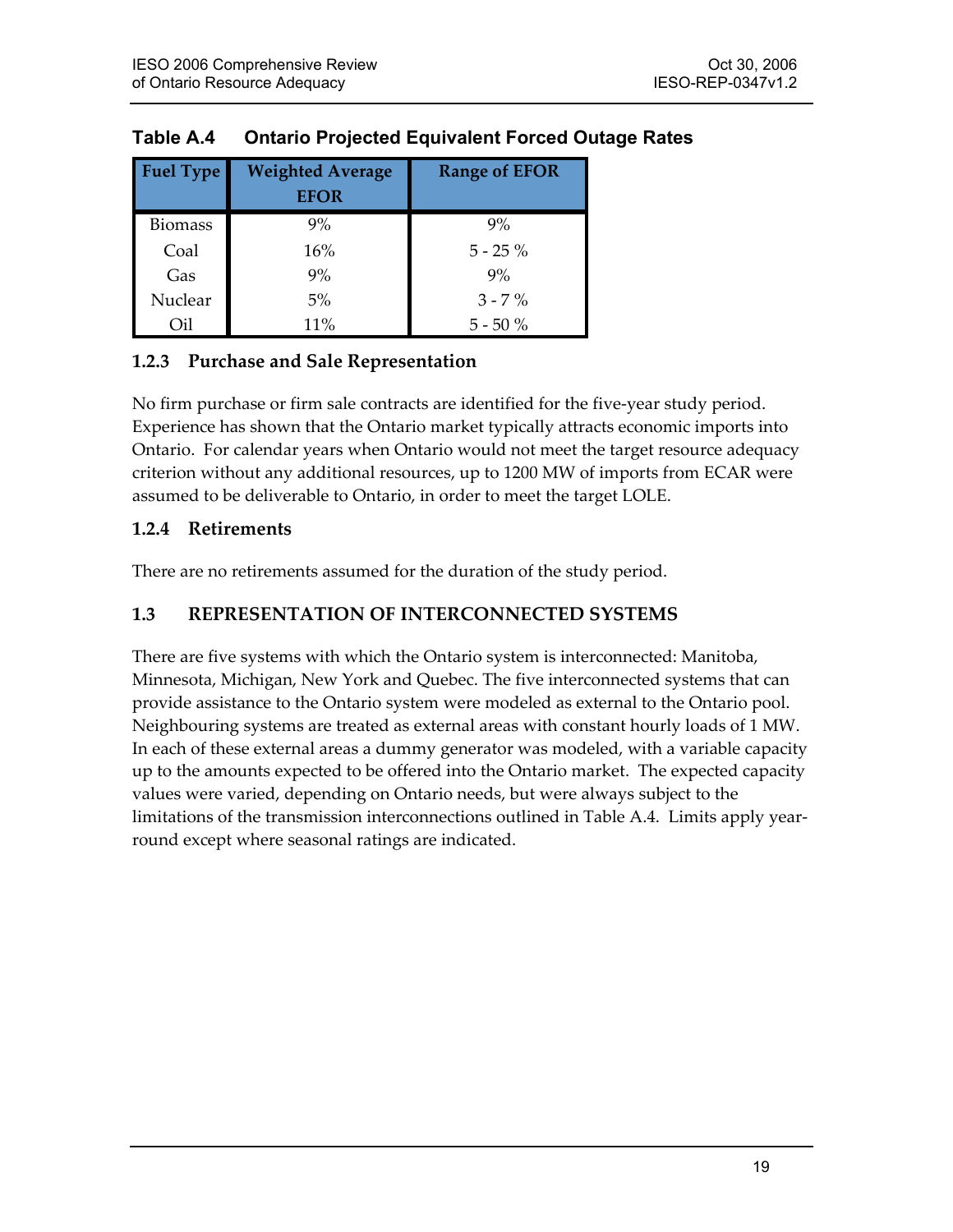| Interconnection                             | Limit - Flows Out I<br>of Ontario<br><b>MW</b> | Limit - Flows<br><b>Into Ontario</b><br><b>MW</b> |
|---------------------------------------------|------------------------------------------------|---------------------------------------------------|
| Manitoba - Summer                           | 263                                            | 331                                               |
| Manitoba – Winter                           | 275                                            | 343                                               |
| Minnesota                                   | 140                                            | 90                                                |
| Quebec North (Northeast) - Summer           | 95                                             | 65                                                |
| Quebec North (Northeast) - Winter           | 110                                            | 84                                                |
| Quebec South (Ottawa) - Summer              | 147                                            | 748                                               |
| Quebec South (Ottawa) - Winter              | 167                                            | 748                                               |
| Quebec South (East) – Summer                | 420                                            | 800                                               |
| Quebec South (East) - Winter                | 470                                            | 800                                               |
| <b>New York St. Lawrence</b>                | 400                                            | 400                                               |
| New York Niagara (60 Hz and 25 Hz) - Summer | 1,300                                          | 1,300                                             |
| New York Niagara (60 Hz and 25 Hz) - Winter | 1,950                                          | 1,650                                             |
| Michigan - Summer                           | 1,950                                          | 1,550                                             |
| Michigan - Winter                           | 2,200                                          | 1,750                                             |

### **Table A.5 Ontario Interconnection Limits**

An analysis of historical power flows on Ontario's interconnections for the five years prior to market opening in 2002 shows that outside of summer peak demand periods up to 1,800 MW of external generation supplied Ontario demand. From the same analysis, up to 1,400 MW external generation supplied Ontario demand during summer peak months in recent years prior to 2002.

During Ontarioʹs summer peak demand periods of July and August expected requirements for imports are greatest: imports are still expected to be available despite the fact that many neighbouring systems are often experiencing their peak demand. This is mainly due to the non‐coincidence of the daily peak hours between Ontario and its neighbours and the availability of spare capacity from systems that are not summer peaking.

The actual hourly import levels experienced from market opening in May 2002 up to September, 2006 indicate an average import level of 1,087 MW for all hours. During the 7,004 hours when Ontario demand exceeded 20,000 MW the average import level was 1,404 MW. During the 837 hours when Ontario demand exceeded 23,000 MW the average import level was 2,082 MW, and occasionally reached the Ontario coincident import capability (approximately 4,000 MW).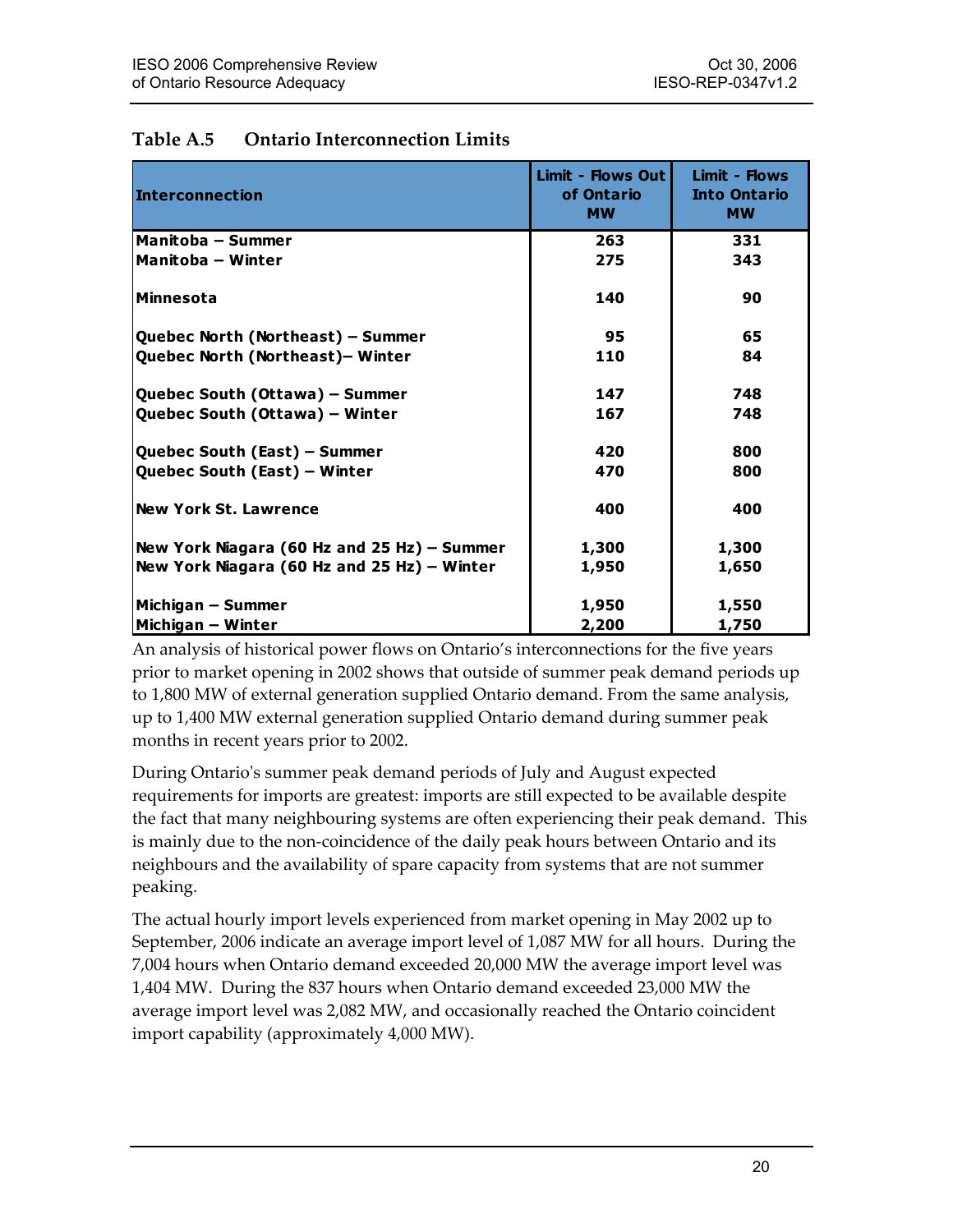The NPCC CP‐8 study entitled "Review of Interconnection Assistance Reliability Benefits" published in June 2004, provided an assessment that between 3,150 and 4,050 MW of interconnection assistance is reasonably available to the Ontario system.

Future levels of imports into Ontario will vary depending on several factors, including the availability and willingness of resources in external jurisdictions to supply the Ontario market, and the availability of required transmission capacity. However, for the purposes of this study the total interconnection assistance required for Ontario over the five‐year period was not more than 1200 MW.

## **1.4 MODELING OF LIMITED ENERGY RESOURCES**

Hydroelectric generators were modeled as energy‐limited resources. Minimum and maximum ratings and monthly energy production capabilities were input on a monthly basis for the hydroelectric generators. The MARS program was directed to dispatch the energy-limited resources on an as-needed basis, subject to the minimum and maximum capacity, and energy production capability limitations.

## **1. 4 MODELING OF WIND GENERATION**

Wind generation was modeled as a Type 1 Energy-Limited Resource. The values were based on data obtained from a joint wind study conducted by General Electric and AWS Truewind to focus on wind generation in Ontario. The wind production estimates modeled in MARS were based on the cumulative probability density function for all hours in July. The average capacity value for all hours in July was 17%. This value is identical to the summer capacity contribution estimated by GE/AWS for demands in excess of 90% of annual peak.

## **1.6 MODELING OF DEMAND RESPONSE**

The peak demand values include loads that have been contracted to provide demand response. For the resource assessments, the MARS runs were modeled with and without dependable demand response capacity. It is not certain how often consumers would tolerate calls for demand response, and that Ontario should plan to acquire other resources rather than rely on demand response for sustained periods. MARS runs were completed with conservation and demand management quantities up to 1350 MW by 2011. The table of demand response assumptions is shown in Table A.1.

## **1.7 MODELING ALL RESOURCES**

All generators registered in the IESO‐administered market were modeled in the study according to their type, as described in Section 1.2 and 1.4.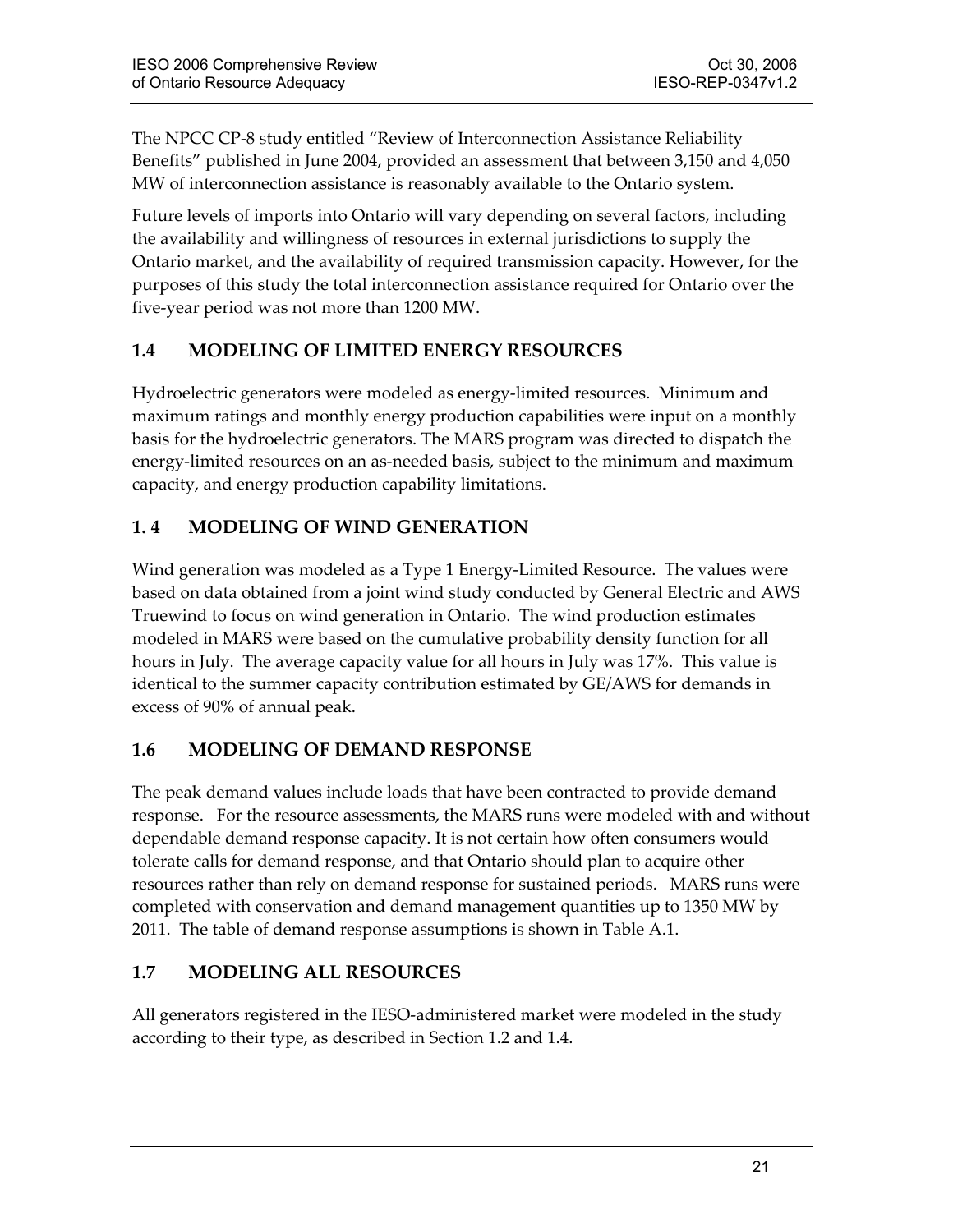#### **1.8 OTHER ASSUMPTIONS**

#### **1.8.1 Internal Transmission Limitations**

The Ontario IESO‐controlled grid consists of a robust southern grid and a sparse northern grid. It has been modeled as a pool composed of ten zones. Figure A.1 provides a pictorial representation of Ontario's ten zones. All transmission interfaces between the ten zones within the Ontario pool were modeled as they are defined in IESO System Control Orders (SCO). No random transmission outages were modeled on the interfaces. The transfer limits were specified for each direction of the interface (positive and negative) and were changed seasonally if necessary. The amount of assistance that deficient zones were permitted to receive from zones with excess resources was limited by the transfer limits on the interfaces, as shown in Table A.5. Limits apply year-round except where seasonal ratings are indicated. The transfer limits in the table are based on normal continuous ratings, not emergency ratings.

Enhancements to the transmission system to carry power from the Bruce peninsula are required to fully accommodate future increases to generation capacity in the Bruce area. The OPA agreement with Bruce Power to refurbish and return to service two Bruce A units, combined with the contracted wind power in the Bruce area, will result in additional capacity in the area.

The existing transmission system is much less capable of accommodating additional supply at Bruce than it was in the past. A number of factors associated with the dynamic and changing nature of the system have included:

- High load growth in the GTA, particularly in summer
- The shutdown of generation in the GTA (Pickering A and Lakeview)
- The addition of generation in southwest Ontario and increase in imports from Michigan

In recognizing these factors, 500 kV transmission reinforcement will be needed to reliably deliver the full capacity of new generation.

After factoring in long‐term maintenance on other units at Bruce, the full eight‐unit capability is expected to be available by late 2011. Work must start on new transmission facilities as soon as possible. Given the typical approvals time and expected construction lead times, this project is at risk of being late.

Stopgap measures, such as the use of Special Protection Systems to automatically disconnect generation, and the installation of series compensation on 500 kV circuits in southern Ontario, are being considered for use in advance of the line being available.

There may be several other areas of Ontario, where anticipated transmission enhancements are planned, and where transmission limits could be improved. However, detailed studies have not been completed to produce any revised transfer limits. This review has shown that Ontario is compliant with NPCC criterion without any increase to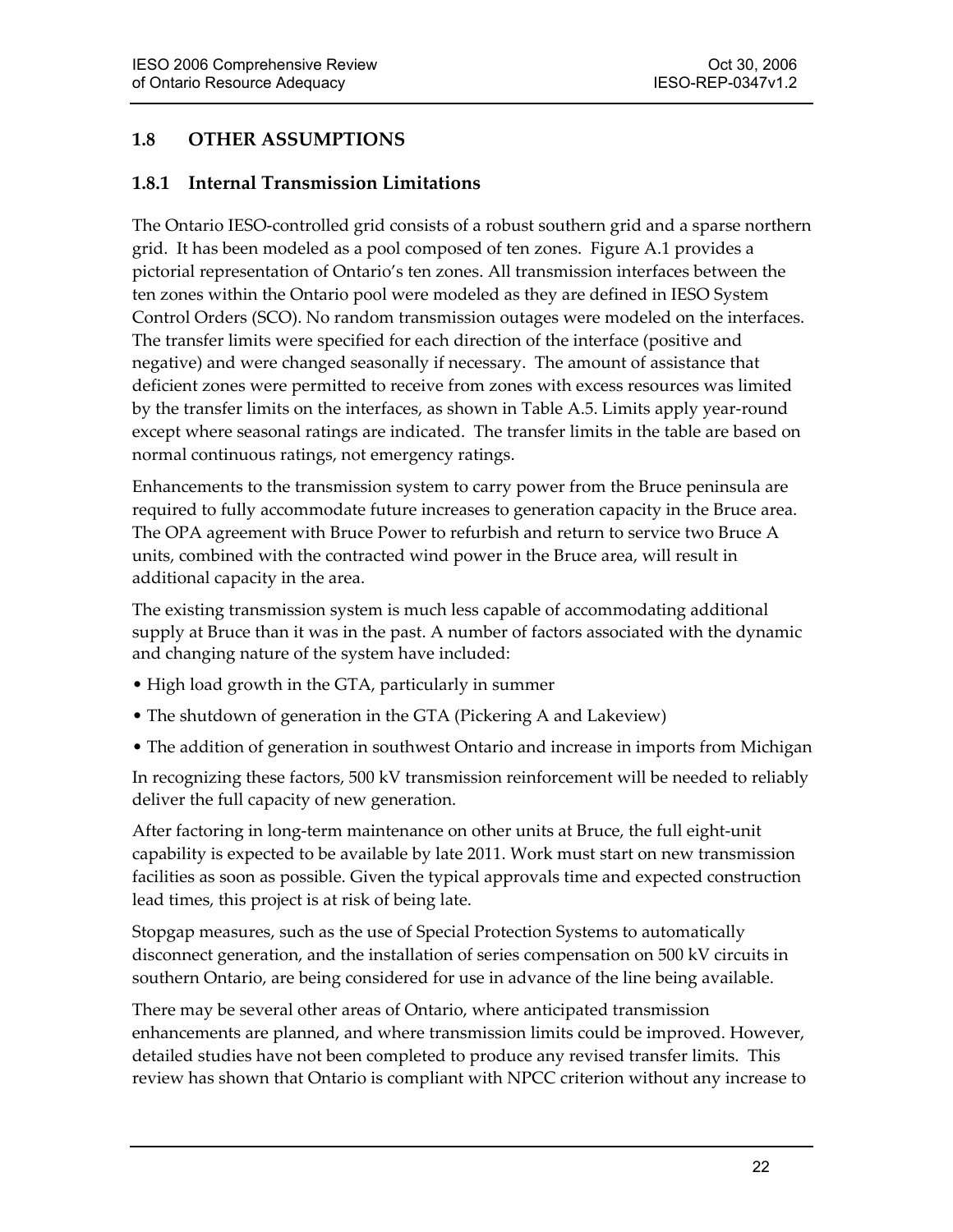the internal transmission limits within Ontario. To the extent that improvements to transmission limits may be realized, this will only lower the LOLE values.



#### **Figure A.1 Ontario's Zones, Interfaces, and Interconnections**